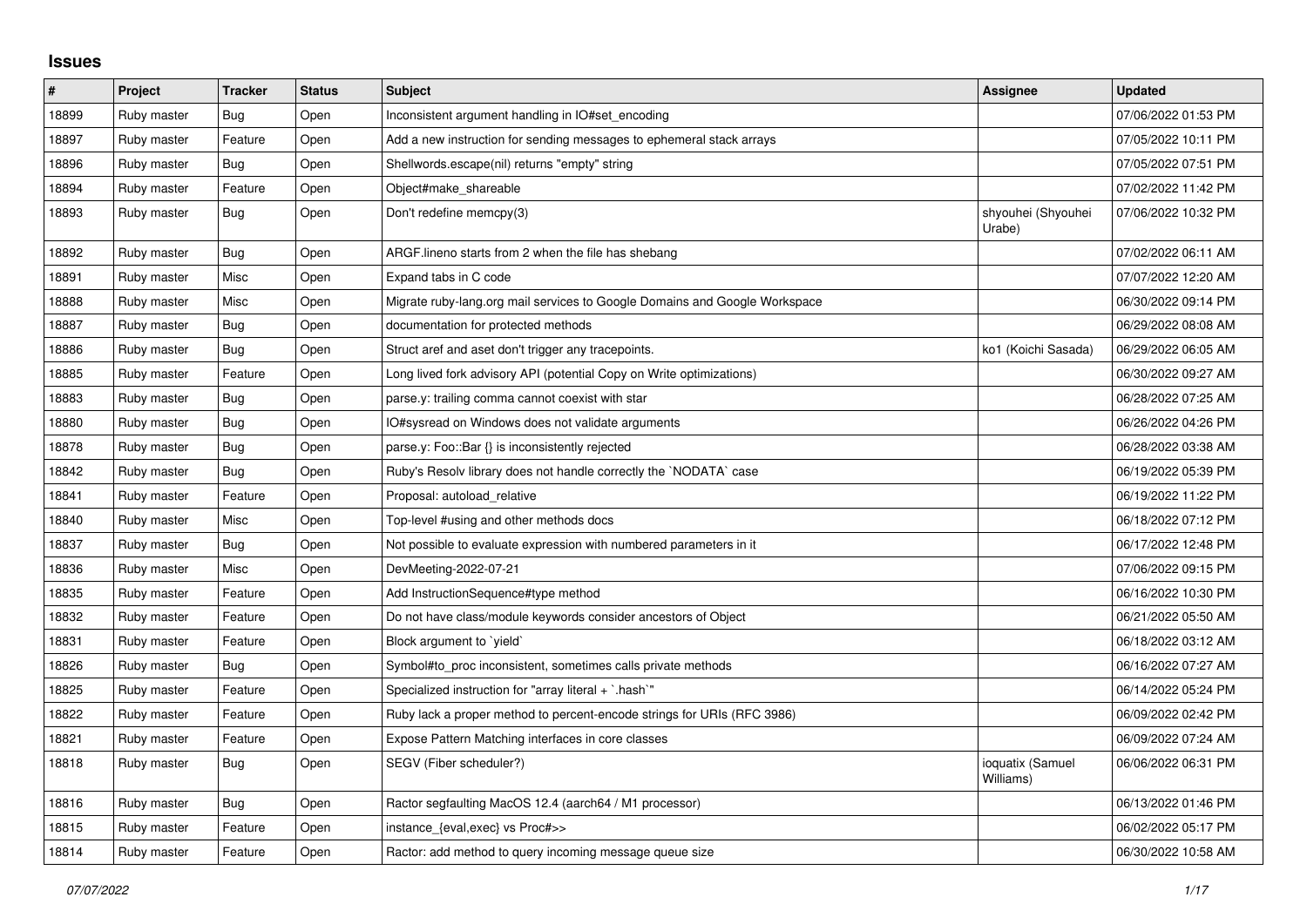| $\pmb{\#}$ | Project     | <b>Tracker</b> | <b>Status</b> | <b>Subject</b>                                                                                                     | <b>Assignee</b>                               | <b>Updated</b>      |
|------------|-------------|----------------|---------------|--------------------------------------------------------------------------------------------------------------------|-----------------------------------------------|---------------------|
| 18812      | Ruby master | Feature        | Open          | Add ability to trace exit locations for YJIT                                                                       |                                               | 06/01/2022 02:42 PM |
| 18810      | Ruby master | <b>Bug</b>     | Open          | Make `Kernel#p` interruptable.                                                                                     | ioquatix (Samuel<br>Williams)                 | 05/30/2022 12:44 AM |
| 18809      | Ruby master | Feature        | Open          | Add Numeric#ceildiv                                                                                                |                                               | 06/21/2022 06:21 PM |
| 18808      | Ruby master | <b>Bug</b>     | Assigned      | Cannot compile ruby 3.1.2 on powerpc64le-linux without disabling the jit features                                  | k0kubun (Takashi<br>Kokubun)                  | 06/20/2022 10:40 AM |
| 18805      | Ruby master | <b>Bug</b>     | Open          | IO::Buffer is inconsistent when returning a string from an empty buffer                                            |                                               | 05/25/2022 12:45 PM |
| 18804      | Ruby master | <b>Bug</b>     | Open          | Invalid line number for putnil instruction                                                                         |                                               | 05/25/2022 09:22 AM |
| 18799      | Ruby master | <b>Bug</b>     | Open          | Refinement#import_methods vs attr_reader                                                                           |                                               | 05/25/2022 06:50 AM |
| 18798      | Ruby master | Feature        | Open          | 'UnboundMethod#==' with inherited classes                                                                          |                                               | 05/25/2022 12:32 AM |
| 18797      | Ruby master | <b>Bug</b>     | Open          | Third argument to Regexp.new is a bit broken                                                                       |                                               | 05/23/2022 10:11 AM |
| 18796      | Ruby master | <b>Bug</b>     | Open          | GC compaction gets stuck on Mac OS when a debugger is attached                                                     |                                               | 06/08/2022 08:25 AM |
| 18795      | Ruby master | <b>Bug</b>     | Open          | Verbose GC debug output with -DRGENGC_DEBUG=5 causes a crash                                                       |                                               | 06/08/2022 08:24 AM |
| 18794      | Ruby master | <b>Bug</b>     | Open          | Windows - intermittent SEGV TestObjSpace#test_reachable_objects_during_iteration                                   |                                               | 06/30/2022 11:13 PM |
| 18790      | Ruby master | <b>Bug</b>     | Assigned      | cannot load such file -- digest (LoadError)                                                                        | hsbt (Hiroshi<br>SHIBATA)                     | 06/06/2022 12:41 AM |
| 18789      | Ruby master | <b>Bug</b>     | Open          | make test-bundled-gems failed after make install                                                                   |                                               | 05/18/2022 01:01 AM |
| 18784      | Ruby master | <b>Bug</b>     | Open          | `FileUtils.rm_f` and `FileUtils.rm_rf` should not mask exceptions                                                  |                                               | 05/16/2022 09:04 AM |
| 18783      | Ruby master | <b>Bug</b>     | Open          | OptionParser should recognize "-" as an optional argument                                                          |                                               | 05/19/2022 12:15 AM |
| 18782      | Ruby master | <b>Bug</b>     | Open          | Race conditions in autoload when loading the same feature with multiple threads.                                   |                                               | 05/18/2022 09:22 PM |
| 18780      | Ruby master | <b>Bug</b>     | Open          | Incorrect binding receiver for C API rb_eval_string()                                                              |                                               | 06/15/2022 12:14 AM |
| 18776      | Ruby master | Feature        | Open          | <b>Object Shapes</b>                                                                                               |                                               | 05/13/2022 01:11 AM |
| 18774      | Ruby master | Feature        | Open          | Add Queue#pop(timeout:)                                                                                            |                                               | 05/20/2022 12:27 AM |
| 18773      | Ruby master | Feature        | Assigned      | deconstruct to receive a range                                                                                     | ktsj (Kazuki Tsujimoto)   07/04/2022 05:38 PM |                     |
| 18770      | Ruby master | Bug            | Open          | Inconsistent behavior of IO/StringIO's each methods when called with nil as a separator, limit and chomp:<br>true  |                                               | 06/06/2022 05:38 PM |
| 18768      | Ruby master | <b>Bug</b>     | Open          | Inconsistent behavior of IO, StringIO and String each_line methods when return paragraph and chomp:<br>true passed |                                               | 06/10/2022 03:46 PM |
| 18767      | Ruby master | <b>Bug</b>     | Open          | IO.foreach hangs up when passes limit=0                                                                            |                                               | 06/18/2022 02:56 AM |
| 18764      | Ruby master | Bug            | Open          | Build Error when Using msys2-mingw64 and Ruby 3.2                                                                  |                                               | 05/10/2022 06:48 AM |
| 18763      | Ruby master | <b>Bug</b>     | Open          | The configure option "--with-openssl-dir" has lower precedence than pkg-config                                     |                                               | 05/11/2022 11:39 AM |
| 18762      | Ruby master | Feature        | Open          | Add an Array#undigits that compliments Integer#digits                                                              |                                               | 05/03/2022 08:08 PM |
| 18761      | Ruby master | Misc           | Open          | provide an example wasm project                                                                                    | katei (Yuta Saito)                            | 05/23/2022 11:01 AM |
| 18760      | Ruby master | <b>Bug</b>     | Open          | Ractors vs "skynet" microbenchmark                                                                                 |                                               | 05/02/2022 11:36 PM |
| 18759      | Ruby master | <b>Bug</b>     | Open          | snapshot-ruby_2_7: test failure on macos-12                                                                        |                                               | 04/28/2022 12:18 AM |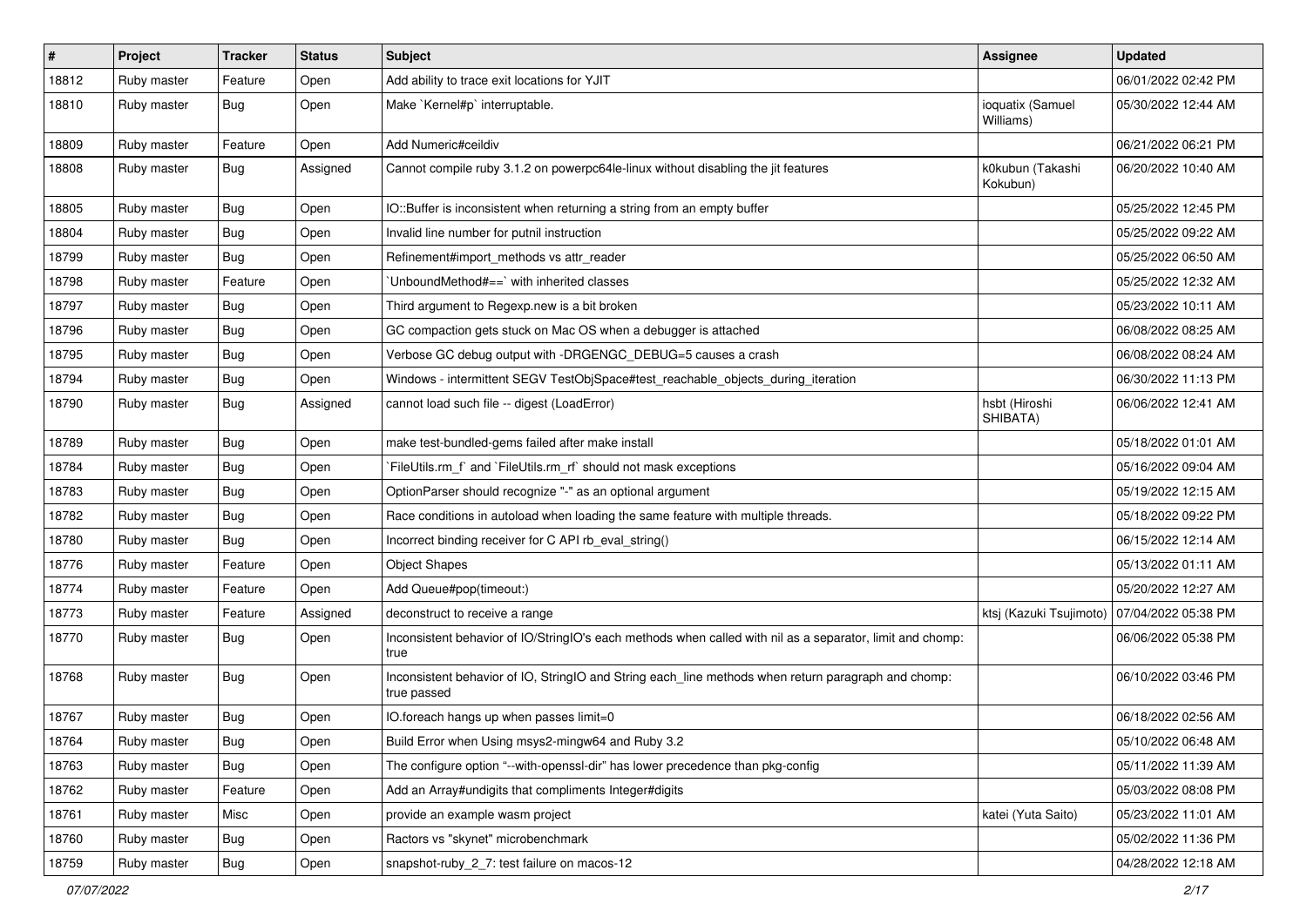| #     | Project     | <b>Tracker</b> | <b>Status</b> | <b>Subject</b>                                                                                       | <b>Assignee</b>               | <b>Updated</b>      |
|-------|-------------|----------------|---------------|------------------------------------------------------------------------------------------------------|-------------------------------|---------------------|
| 18758 | Ruby master | Bug            | Open          | Ruby fails to build on M1 Mac when x86 Homebrew is installed                                         |                               | 04/28/2022 03:19 PM |
| 18757 | Ruby master | Feature        | Open          | Introduce %R percent literal for anchored regular expression patterns                                |                               | 04/27/2022 05:30 PM |
| 18751 | Ruby master | <b>Bug</b>     | Open          | Regression on master for Method#== when comparing public with private method                         |                               | 05/18/2022 01:27 AM |
| 18743 | Ruby master | <b>Bug</b>     | Open          | Enumerator#next / peek re-use each others stacktraces                                                |                               | 04/19/2022 02:42 PM |
| 18740 | Ruby master | <b>Bug</b>     | Open          | Use of rightward assignment changes line number needed for line-targeted TracePoint                  |                               | 04/27/2022 09:56 AM |
| 18738 | Ruby master | Bug            | Open          | IRB can't recognize heredoc after words                                                              |                               | 04/18/2022 12:00 AM |
| 18737 | Ruby master | Bug            | Open          | Windows 'require' is case independent                                                                |                               | 04/22/2022 06:18 PM |
| 18736 | Ruby master | Feature        | Open          | self-p for method chain                                                                              |                               | 04/15/2022 11:09 AM |
| 18733 | Ruby master | Bug            | Open          | Ruby GC problems cause performance issue with Ractor                                                 |                               | 04/15/2022 09:13 AM |
| 18731 | Ruby master | Bug            | Open          | Parallel test-all sometimes does not run at all some tests                                           |                               | 04/23/2022 12:58 PM |
| 18727 | Ruby master | Bug            | Assigned      | Make failed on x86_64-cygwin (LoadError)                                                             | peterzhu2118 (Peter<br>Zhu)   | 04/16/2022 05:15 AM |
| 18726 | Ruby master | Misc           | Open          | CI Error on c99 and c2x                                                                              | shyouhei (Shyouhei<br>Urabe)  | 04/19/2022 09:05 AM |
| 18725 | Ruby master | Misc           | Open          | IO#write and IO#wait_writable block for write pipe if read pipe is closed in other thread on OpenBSD |                               | 04/13/2022 11:20 PM |
| 18690 | Ruby master | Feature        | Open          | Allow `Kernel#then` to take arguments                                                                |                               | 05/10/2022 06:16 PM |
| 18686 | Ruby master | Bug            | Open          | Regexp supporting unexpected age properties in Ruby < 3.2                                            |                               | 04/08/2022 06:52 PM |
| 18685 | Ruby master | Feature        | Open          | Enumerator.product: Cartesian product of enumerables                                                 |                               | 04/26/2022 07:02 AM |
| 18683 | Ruby master | Feature        | Open          | Allow to create hashes with a specific capacity.                                                     |                               | 04/22/2022 02:34 PM |
| 18678 | Ruby master | Bug            | Open          | Crash on Mac - vm_call0_cfunc_with_frame                                                             |                               | 05/26/2022 05:40 PM |
| 18677 | Ruby master | <b>Bug</b>     | Assigned      | BigDecimal#power (**) returns FloatDomainError when passing an infinite parameter                    | mrkn (Kenta Murata)           | 04/20/2022 02:04 AM |
| 18675 | Ruby master | Feature        | Open          | Add new exception class for resolv timeouts                                                          |                               | 04/01/2022 11:22 PM |
| 18674 | Ruby master | Bug            | Open          | Build failure `make up` with WSL2                                                                    |                               | 04/01/2022 08:51 AM |
| 18668 | Ruby master | Feature        | Open          | Merge `io-nonblock` gems into core                                                                   |                               | 04/21/2022 10:02 AM |
| 18666 | Ruby master | Bug            | Open          | No rule to make target 'yaml/yaml.h', needed by 'api.o'                                              | hsbt (Hiroshi<br>SHIBATA)     | 03/29/2022 11:17 AM |
| 18661 | Ruby master | Bug            | Open          | Net::HTTP behavior changed between 2.6 and 3.1 on windows.                                           |                               | 03/25/2022 01:57 PM |
| 18659 | Ruby master | Feature        | Open          | Create a Binding at the time of an exception and make it available to Rescue                         |                               | 03/25/2022 10:55 AM |
| 18658 | Ruby master | Bug            | Open          | Need openssl 3 support for Ubuntu 22.04 (Ruby 2.7.x and 3.0.x)                                       | rhenium (Kazuki<br>Yamaguchi) | 05/30/2022 08:06 PM |
| 18657 | Ruby master | Bug            | Open          | IRB raises exception when stdout is a pipe                                                           |                               | 06/08/2022 03:34 PM |
| 18654 | Ruby master | Feature        | Open          | Enhancements to prettyprint                                                                          | akr (Akira Tanaka)            | 05/12/2022 01:44 PM |
| 18651 | Ruby master | <b>Bug</b>     | Open          | oob access in CP51932 -> CP50220 transcoder                                                          | akr (Akira Tanaka)            | 03/23/2022 01:17 PM |
| 18647 | Ruby master | Feature        | Open          | Non-recursive option for iseq-targeted Tracepoints in ruby 2.6+                                      |                               | 03/18/2022 09:41 AM |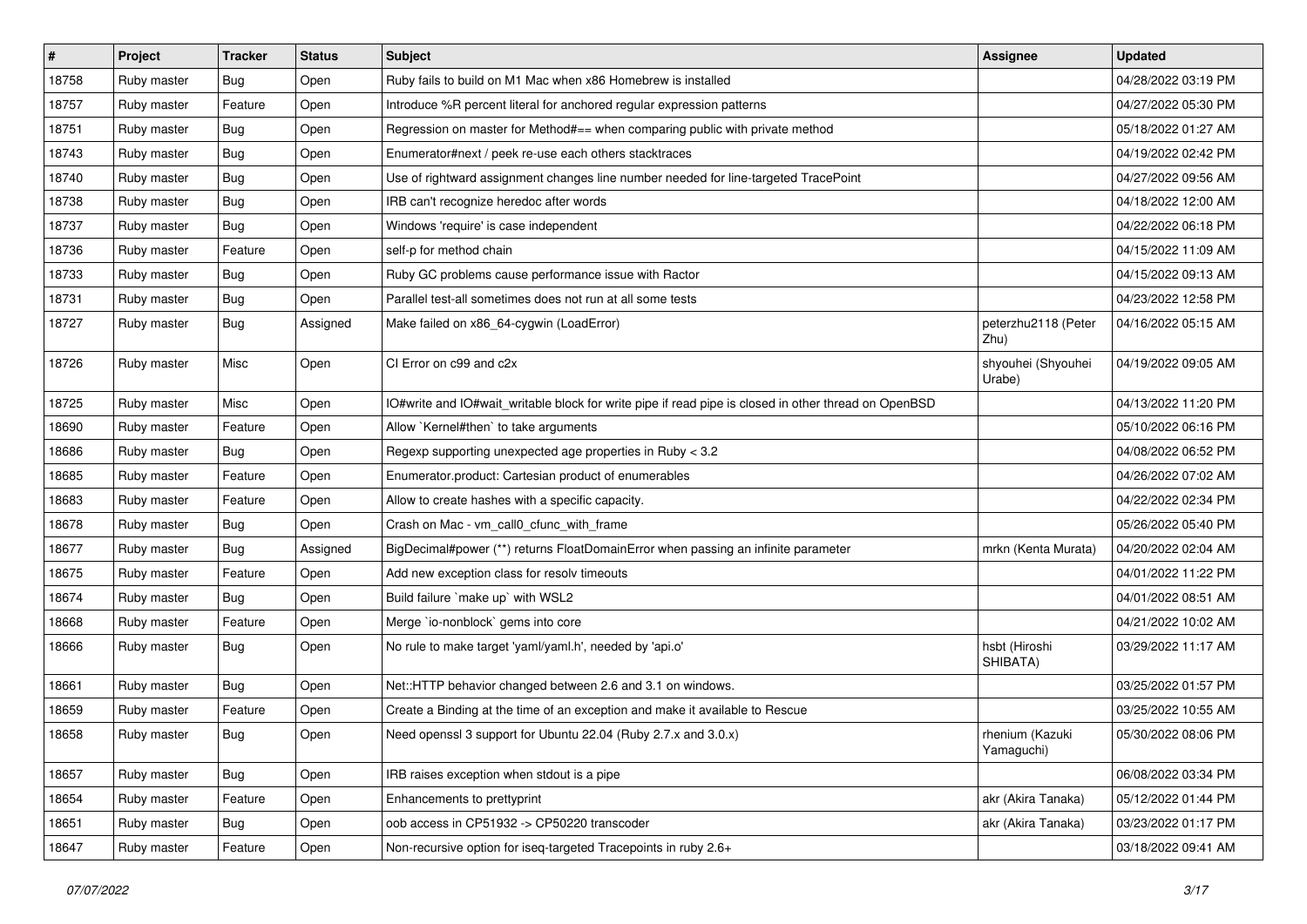| $\vert$ # | Project     | <b>Tracker</b> | <b>Status</b> | Subject                                                                                                             | <b>Assignee</b>            | <b>Updated</b>      |
|-----------|-------------|----------------|---------------|---------------------------------------------------------------------------------------------------------------------|----------------------------|---------------------|
| 18644     | Ruby master | Feature        | Open          | Coerce anything callable to a Proc                                                                                  |                            | 06/18/2022 05:28 PM |
| 18642     | Ruby master | Feature        | Open          | Named ripper fields                                                                                                 |                            | 05/12/2022 01:37 PM |
| 18640     | Ruby master | Feature        | Open          | default empty string argument for `String#sub` and `String#sub!`, e.g. `"hello".sub("I")`                           |                            | 03/19/2022 02:33 AM |
| 18639     | Ruby master | Feature        | Open          | Update Unicode data to Unicode Version 15.0.0                                                                       | duerst (Martin Dürst)      | 03/22/2022 07:38 PM |
| 18630     | Ruby master | Feature        | Open          | Introduce general `IO#timeout` and `IO#timeout=`for all (non-)blocking operations.                                  |                            | 04/21/2022 09:36 AM |
| 18623     | Ruby master | Bug            | Open          | make runnable' does not work                                                                                        | nobu (Nobuyoshi<br>Nakada) | 03/16/2022 01:28 AM |
| 18622     | Ruby master | <b>Bug</b>     | Open          | const get still looks in Object, while lexical constant lookup no longer does                                       |                            | 04/22/2022 11:26 AM |
| 18617     | Ruby master | Feature        | Open          | Allow multiples keys in Hash#[] acting like Hash#dig                                                                |                            | 03/10/2022 01:36 PM |
| 18616     | Ruby master | <b>Bug</b>     | Open          | Error with clang(1) on MacOS due to _declspec()                                                                     |                            | 03/09/2022 10:50 AM |
| 18614     | Ruby master | Bug            | Open          | Error (busy loop) in<br>TestGemCommandsSetupCommand#test_destdir_flag_does_not_try_to_write_to_the_default_gem_home | hsbt (Hiroshi<br>SHIBATA)  | 03/17/2022 01:03 AM |
| 18608     | Ruby master | Bug            | Open          | 'require': cannot load such file -- ripper (LoadError) after 'make distclean'                                       |                            | 05/27/2022 04:10 AM |
| 18605     | Ruby master | Bug            | Open          | Fails to run on (newer) 32bit Windows with ucrt                                                                     |                            | 04/01/2022 07:52 AM |
| 18603     | Ruby master | Feature        | Open          | Allow syntax like obj.method(arg)=value                                                                             |                            | 02/27/2022 05:04 PM |
| 18601     | Ruby master | <b>Bug</b>     | Open          | Invalid byte sequences in Big5 encodings                                                                            | duerst (Martin Dürst)      | 02/23/2022 07:59 AM |
| 18597     | Ruby master | Feature        | Open          | Strings need a named method like 'dup' that doesn't duplicate if receiver is mutable                                |                            | 02/26/2022 11:56 PM |
| 18594     | Ruby master | Feature        | Open          | Add a #to_h method on URI::Generic                                                                                  |                            | 03/31/2022 01:18 PM |
| 18593     | Ruby master | Feature        | Open          | Add back URI.escape                                                                                                 |                            | 02/18/2022 07:45 PM |
| 18587     | Ruby master | Misc           | Open          | What was the reason behind Ruby choosing SipHash for Hash?                                                          |                            | 02/17/2022 12:02 AM |
| 18583     | Ruby master | Feature        | Open          | Pattern-matching: API for custom unpacking strategies?                                                              |                            | 03/17/2022 01:10 PM |
| 18580     | Ruby master | <b>Bug</b>     | Open          | Range#include? inconsistency for beginless String ranges                                                            |                            | 03/09/2022 10:22 PM |
| 18576     | Ruby master | Feature        | Open          | Rename `ASCII-8BIT` encoding to `BINARY`                                                                            |                            | 03/17/2022 03:06 PM |
| 18573     | Ruby master | Feature        | Open          | Object#pack1                                                                                                        |                            | 02/08/2022 08:51 AM |
| 18572     | Ruby master | Bug            | Assigned      | Performance regression when invoking refined methods                                                                | ko1 (Koichi Sasada)        | 02/10/2022 12:48 AM |
| 18571     | Ruby master | Feature        | Assigned      | Removed the bundled sources from release package after Ruby 3.2                                                     | hsbt (Hiroshi<br>SHIBATA)  | 03/28/2022 06:23 AM |
| 18568     | Ruby master | Feature        | Open          | Explore lazy RubyGems boot to reduce need for --disable-gems                                                        |                            | 02/17/2022 07:15 AM |
| 18567     | Ruby master | Bug            | Open          | Depending on default gems in stdlib gems when not needed considered harmful                                         | hsbt (Hiroshi<br>SHIBATA)  | 04/21/2022 04:45 PM |
| 18564     | Ruby master | Feature        | Open          | Add Exception#detailed_message                                                                                      | mame (Yusuke<br>Endoh)     | 02/01/2022 08:06 PM |
| 18559     | Ruby master | Feature        | Open          | Allocation tracing: Objects created by the parser are attributed to Kernel.require                                  |                            | 06/28/2022 12:21 PM |
| 18554     | Ruby master | Feature        | Open          | Move unicode normalize to a default gem                                                                             |                            | 01/31/2022 05:51 PM |
| 18553     | Ruby master | <b>Bug</b>     | Open          | Memory leak on compiling method call with kwargs                                                                    | ko1 (Koichi Sasada)        | 03/23/2022 09:34 PM |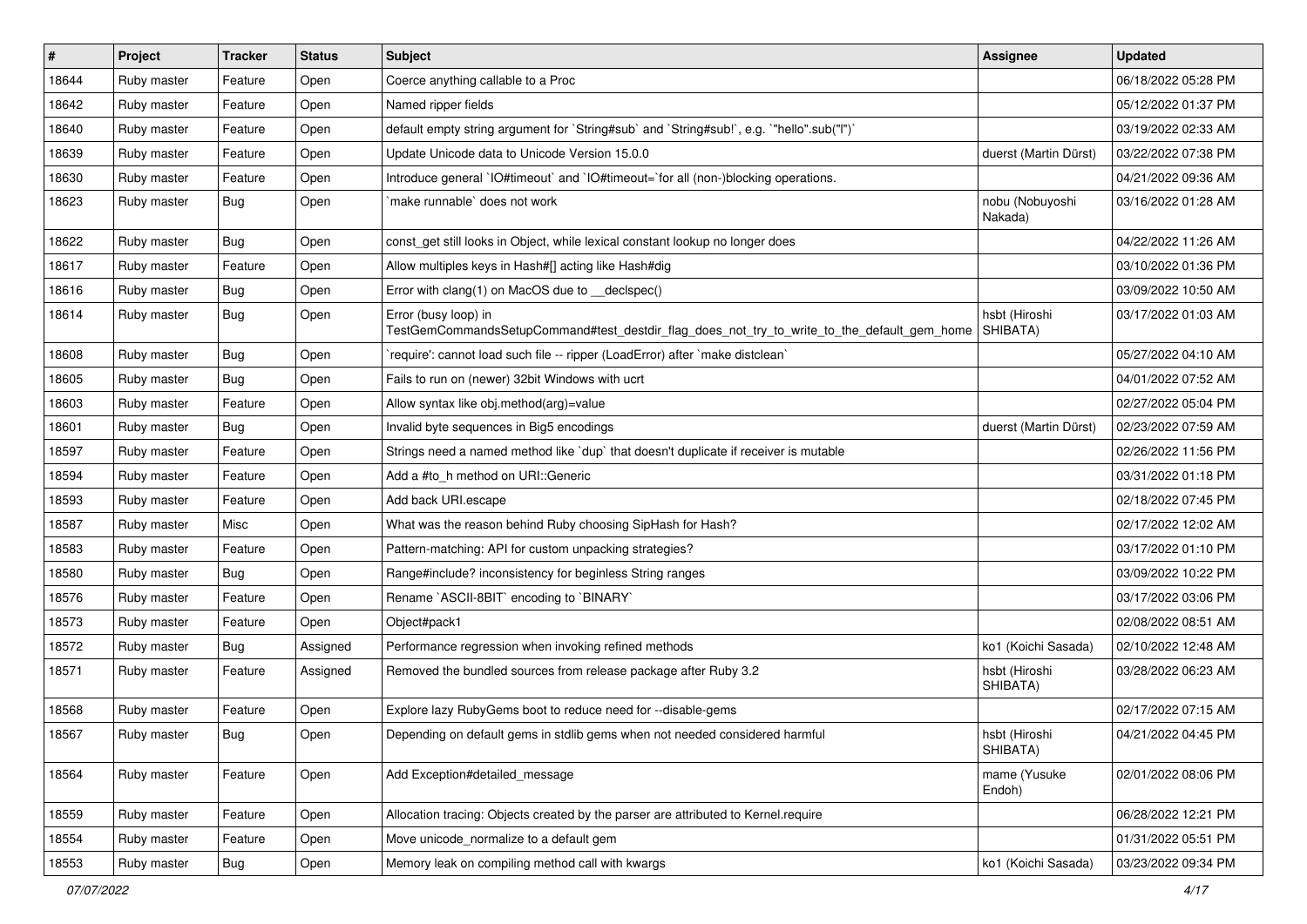| #     | Project     | <b>Tracker</b> | <b>Status</b> | Subject                                                                                                     | Assignee                                | <b>Updated</b>      |
|-------|-------------|----------------|---------------|-------------------------------------------------------------------------------------------------------------|-----------------------------------------|---------------------|
| 18551 | Ruby master | Feature        | Open          | Make Range#reverse_each to raise an exception if endless                                                    |                                         | 01/28/2022 11:13 PM |
| 18518 | Ruby master | Bug            | Open          | NoMemoryError + [FATAL] failed to allocate memory for twice 1 << large                                      |                                         | 01/28/2022 01:40 PM |
| 18515 | Ruby master | Feature        | Open          | Add Range#reverse_each implementation for performance                                                       |                                         | 01/31/2022 02:23 AM |
| 18510 | Ruby master | Bug            | Open          | Unexpected waiting for console when starting ruby on windows                                                |                                         | 01/23/2022 02:53 PM |
| 18507 | Ruby master | <b>Bug</b>     | Open          | Incorrect target_os detection in configure script                                                           |                                         | 01/25/2022 08:57 AM |
| 18506 | Ruby master | Bug            | Open          | make and make install rebuild items every time unnecessarily - sometimes causing races in parallel installs |                                         | 01/21/2022 01:46 PM |
| 18498 | Ruby master | Feature        | Open          | Introduce a public WeakKeysMap that compares by equality                                                    |                                         | 02/20/2022 04:06 PM |
| 18494 | Ruby master | Feature        | Open          | [RFC] ENV["RUBY_GC_"]= changes GC parameters dynamically                                                    |                                         | 01/17/2022 11:15 PM |
| 18492 | Ruby master | Bug            | Open          | `rb_rescue2` inside `rb_protect` segfaults on Windows                                                       |                                         | 01/14/2022 03:17 PM |
| 18478 | Ruby master | Feature        | Open          | Module#constant_pairs                                                                                       |                                         | 01/11/2022 07:55 PM |
| 18477 | Ruby master | Feature        | Open          | Float#sqrt and Integer#sqrt                                                                                 |                                         | 01/11/2022 07:34 PM |
| 18476 | Ruby master | Bug            | Open          | Call to require stuck forever after receiving EAGAIN on writev when running with zeus                       |                                         | 02/28/2022 02:55 PM |
| 18473 | Ruby master | Bug            | Open          | Raw data in Socket::Option#inspect on Amazon Linux 2                                                        |                                         | 01/11/2022 02:13 PM |
| 18472 | Ruby master | Bug            | Open          | rb_w32_map_errno is not found on Ruby-3.1.0                                                                 |                                         | 01/13/2022 09:59 AM |
| 18464 | Ruby master | Bug            | Assigned      | RUBY_INTERNAL_EVENT_NEWOBJ tracepoint causes an interpreter crash when combined with Ractors                | ko1 (Koichi Sasada)                     | 06/08/2022 08:25 AM |
| 18463 | Ruby master | Feature        | Open          | Random number generation with xoshiro                                                                       |                                         | 02/13/2022 09:12 AM |
| 18462 | Ruby master | Feature        | Open          | Proposal to merge WASI based WebAssembly support                                                            |                                         | 03/24/2022 03:05 AM |
| 18459 | Ruby master | Feature        | Assigned      | IRB autocomplete dropdown colour options                                                                    | aycabta (aycabta.)                      | 01/05/2022 02:15 AM |
| 18457 | Ruby master | <b>Bug</b>     | Open          | ruby 2.7.5 fiddle/types.rb use uint32_t but fiddle/cparser.rb lacks uint32_t                                |                                         | 01/03/2022 01:00 PM |
| 18456 | Ruby master | <b>Bug</b>     | Open          | rdoc non-determinism: module includes can be added once or twice to generated .ri                           |                                         | 01/01/2022 11:16 PM |
| 18455 | Ruby master | Bug            | Open          | IO#close` has poor performance and difficult to understand semantics.                                       |                                         | 04/04/2022 02:02 AM |
| 18454 | Ruby master | Bug            | Open          | YJIT slowing down key Discourse benchmarks                                                                  |                                         | 01/04/2022 08:45 AM |
| 18450 | Ruby master | Feature        | Assigned      | Force break in prettyprint                                                                                  | akr (Akira Tanaka)                      | 12/29/2021 02:02 PM |
| 18444 | Ruby master | Bug            | Open          | Trapped TSTP causes a locking deadlock in 3.0.3 onward                                                      |                                         | 05/26/2022 10:29 PM |
| 18440 | Ruby master | Feature        | Open          | YJIT is enabled if any YJIT tuning options are set                                                          |                                         | 12/30/2021 08:17 PM |
| 18439 | Ruby master | Feature        | Open          | Support YJIT for VC++                                                                                       | maximecb (Maxime<br>Chevalier-Boisvert) | 01/10/2022 11:29 PM |
| 18438 | Ruby master | Feature        | Open          | Add `Exception#additional message` to show additional error information                                     |                                         | 02/07/2022 02:55 AM |
| 18435 | Ruby master | Bug            | Open          | Calling `protected` on ancestor method changes result of `instance_methods(false)`                          |                                         | 06/09/2022 10:23 AM |
| 18429 | Ruby master | <b>Bug</b>     | Open          | Configure ruby-3.0.3 on Solaris 10 Unknown keyword 'URL' in './ruby.tmp.pc'                                 |                                         | 01/18/2022 09:15 PM |
| 18423 | Ruby master | Feature        | Open          | Installing stable versions like 3.0.3 from source generates fatal error by make                             |                                         | 12/23/2021 11:44 PM |
| 18420 | Ruby master | Misc           | Open          | Question about how to handle IO.pipe reader and writer when forking                                         |                                         | 12/22/2021 12:04 AM |
| 18418 | Ruby master | Feature        | Open          | Add Net::HTTP#security_level=                                                                               |                                         | 12/19/2021 11:58 AM |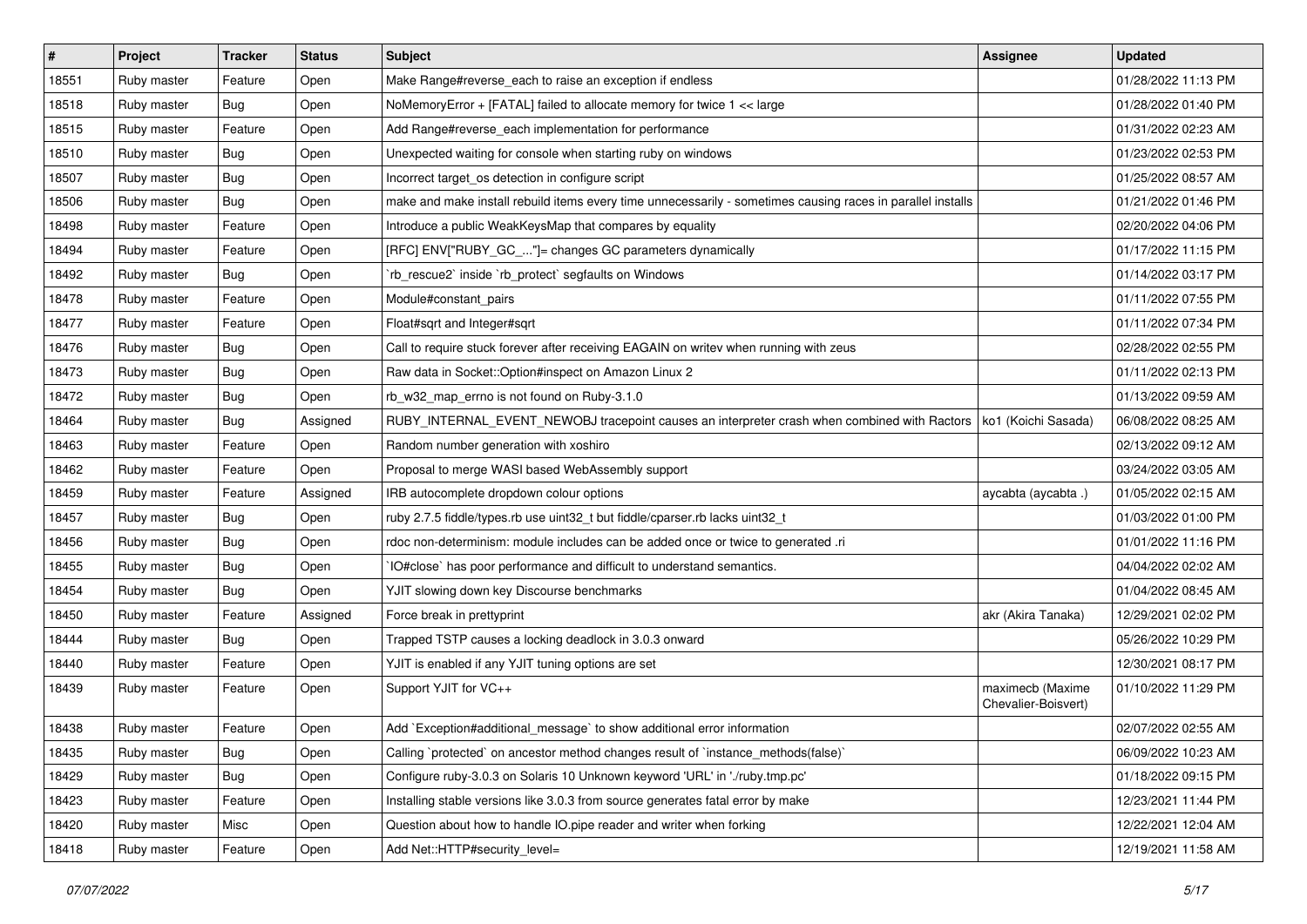| #     | Project     | <b>Tracker</b> | <b>Status</b> | Subject                                                                                                                                                             | <b>Assignee</b>           | <b>Updated</b>      |
|-------|-------------|----------------|---------------|---------------------------------------------------------------------------------------------------------------------------------------------------------------------|---------------------------|---------------------|
| 18413 | Ruby master | Bug            | Open          | Segfault in `ripper/lexer.rb`                                                                                                                                       |                           | 12/17/2021 04:49 PM |
| 18412 | Ruby master | Bug            | Open          | Segfault in test ractor.rb                                                                                                                                          |                           | 12/17/2021 04:23 AM |
| 18411 | Ruby master | Feature        | Open          | Introduce `Fiber.blocking` for disabling scheduler.                                                                                                                 |                           | 12/23/2021 05:10 PM |
| 18410 | Ruby master | Feature        | Open          | Proposal to make inspect include underscores on numerics                                                                                                            |                           | 12/16/2021 09:07 AM |
| 18408 | Ruby master | Feature        | Assigned      | Allow pattern match to set instance variables                                                                                                                       | ktsj (Kazuki Tsujimoto)   | 01/26/2022 07:07 PM |
| 18404 | Ruby master | Misc           | Open          | 3.1 documentation problems tracking ticket                                                                                                                          |                           | 12/24/2021 03:59 PM |
| 18402 | Ruby master | Feature        | Open          | <b>Argument Labels</b>                                                                                                                                              |                           | 01/31/2022 06:14 PM |
| 18401 | Ruby master | Feature        | Open          | Rework `require_relative` to add the "current path" on `\$LOAD_PATH`                                                                                                |                           | 12/09/2021 05:41 PM |
| 18396 | Ruby master | Bug            | Open          | An unexpected "hash value omission" syntax error when without parentheses call expr follows                                                                         |                           | 03/29/2022 09:58 PM |
| 18395 | Ruby master | Feature        | Open          | Introduce Array#subtract! for performance                                                                                                                           |                           | 12/08/2021 04:42 PM |
| 18393 | Ruby master | <b>Bug</b>     | Open          | TestReadline#test interrupt in other thread fails on armv7hl                                                                                                        |                           | 12/07/2021 02:03 PM |
| 18384 | Ruby master | Feature        | Open          | Pattern Match Object                                                                                                                                                |                           | 05/07/2022 06:01 PM |
| 18381 | Ruby master | Bug            | Assigned      | Default vs Bundled gems                                                                                                                                             | hsbt (Hiroshi<br>SHIBATA) | 12/15/2021 11:09 AM |
| 18380 | Ruby master | Bug            | Open          | TestAddressResolve#test_socket_getnameinfo_domain_blocking test failures                                                                                            |                           | 12/21/2021 04:22 PM |
| 18379 | Ruby master | Bug            | Open          | [CI] Windows mingw/ucrt - test-all timeout failures                                                                                                                 |                           | 12/02/2021 02:23 AM |
| 18376 | Ruby master | Feature        | Open          | Version comparison API                                                                                                                                              |                           | 12/30/2021 10:33 AM |
| 18371 | Ruby master | Misc           | Assigned      | Release branches (release information in general)                                                                                                                   | naruse (Yui NARUSE)       | 03/23/2022 10:32 PM |
| 18369 | Ruby master | Feature        | Open          | users.detect(:name, "Dorian") as shorthand for users.detect {  user  user.name == "Dorian" }                                                                        |                           | 12/03/2021 02:23 PM |
| 18368 | Ruby master | Feature        | Open          | Range#step semantics for non-Numeric ranges                                                                                                                         |                           | 02/02/2022 03:42 PM |
| 18360 | Ruby master | Feature        | Open          | PrettyPrint enhancements                                                                                                                                            |                           | 11/24/2021 12:15 AM |
| 18359 | Ruby master | Bug            | Open          | [Windows MinGW] warning Please include winsock2.h before windows.h                                                                                                  |                           | 11/23/2021 05:07 PM |
| 18357 | Ruby master | Feature        | Open          | Proposal: stop raising when block passed to IO#each_* closes the IO                                                                                                 |                           | 11/22/2021 09:03 PM |
| 18355 | Ruby master | Bug            | Assigned      | require("pathname") within rack application chnages behaviors of Pathname methods, such as absolute?(),<br>when there are two versions of 'pathname' gem installed. | hsbt (Hiroshi<br>SHIBATA) | 11/30/2021 08:01 AM |
| 18352 | Ruby master | Misc           | Open          | What is the Hash#grep expected?                                                                                                                                     |                           | 11/28/2021 10:39 PM |
| 18338 | Ruby master | Bug            | Open          | Encoding default_external = Encoding::UTF_16BE may add a wrongly-encoded string to<br>\$LOADED_FEATURES                                                             |                           | 11/15/2021 07:32 AM |
| 18337 | Ruby master | Bug            | Assigned      | Ruby allows zero-width characters in identifiers                                                                                                                    | duerst (Martin Dürst)     | 11/24/2021 09:13 AM |
| 18334 | Ruby master | Feature        | Open          | ENV#to h returns a new Hash object but Hash#to h does not, which can cause inconsistencies                                                                          |                           | 11/17/2021 05:46 PM |
| 18332 | Ruby master | Feature        | Open          | a ? b                                                                                                                                                               |                           | 12/29/2021 04:38 AM |
| 18331 | Ruby master | Feature        | Open          | Kernel.#Time                                                                                                                                                        |                           | 11/13/2021 12:41 PM |
| 18296 | Ruby master | Feature        | Open          | Custom exception formatting should override `Exception#full_message`.                                                                                               |                           | 12/15/2021 08:49 PM |
| 18291 | Ruby master | Feature        | Open          | When use $=\sim$ with named group, if regex is on the right side, variable not defined.                                                                             |                           | 11/06/2021 12:36 PM |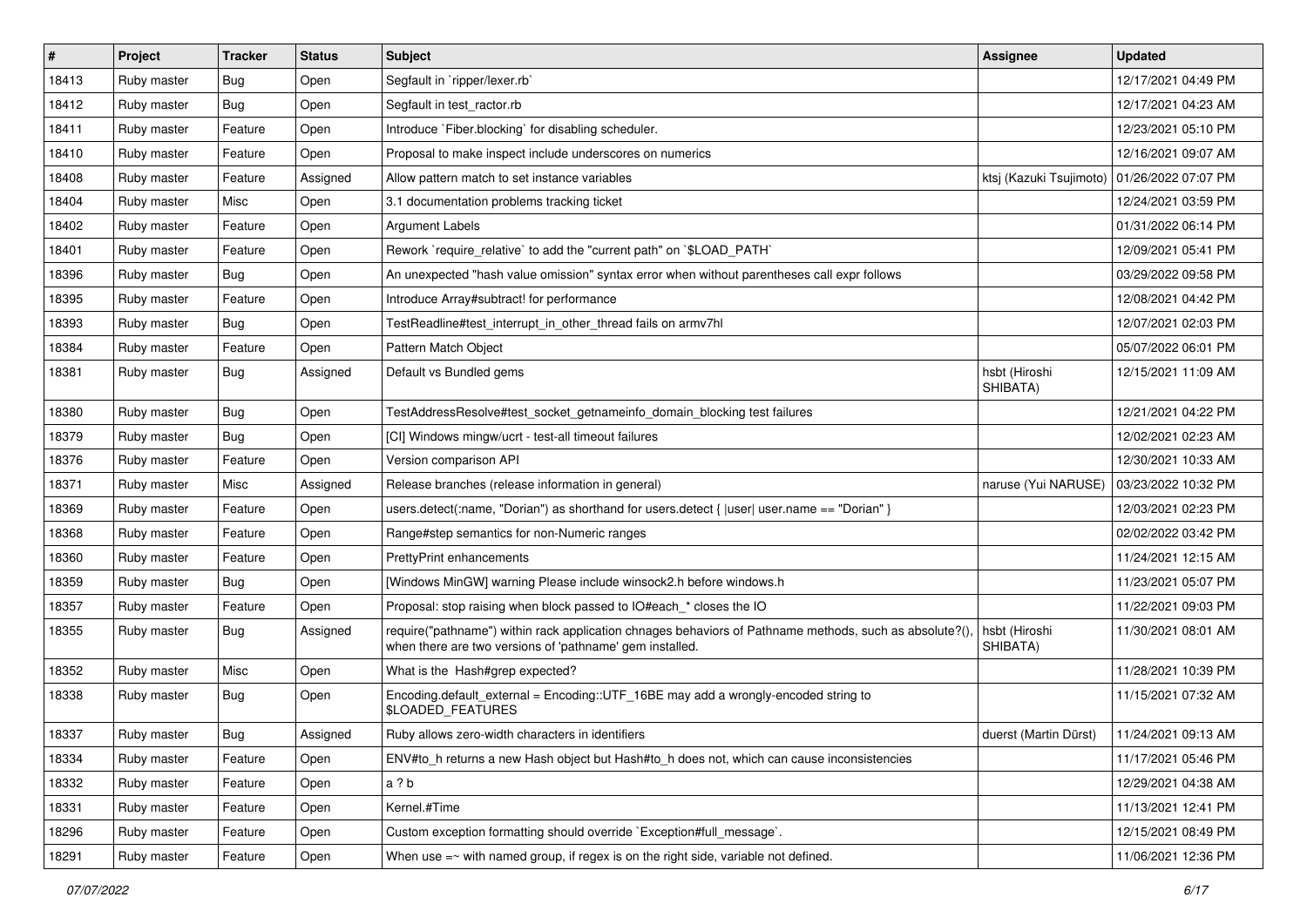| $\vert$ # | Project     | <b>Tracker</b> | <b>Status</b> | Subject                                                                                                                                                               | <b>Assignee</b>               | <b>Updated</b>      |
|-----------|-------------|----------------|---------------|-----------------------------------------------------------------------------------------------------------------------------------------------------------------------|-------------------------------|---------------------|
| 18286     | Ruby master | Bug            | Open          | Universal arm64/x86_84 binary built on an x86_64 machine segfaults/is killed on arm64                                                                                 |                               | 05/26/2022 09:45 PM |
| 18285     | Ruby master | Feature        | Open          | NoMethodError#message uses a lot of CPU/is really expensive to call                                                                                                   |                               | 01/30/2022 12:45 PM |
| 18281     | Ruby master | <b>Bug</b>     | Open          | Ruby 3.1.0: gem uninstall -alx fails to uninstall debug                                                                                                               |                               | 06/16/2022 01:08 AM |
| 18277     | Ruby master | <b>Bug</b>     | Open          | buffer error (Zlib::BufError) in Zlib::Deflate#deflate when using MJIT                                                                                                | k0kubun (Takashi<br>Kokubun)  | 01/05/2022 03:04 PM |
| 18275     | Ruby master | Feature        | Open          | Add an option to define method to not capture the surrounding environment                                                                                             | ko1 (Koichi Sasada)           | 12/03/2021 02:34 PM |
| 18269     | Ruby master | <b>Bug</b>     | Open          | trace_opt_not and trace_opt_regexpmatch2 insns are indistinguishable                                                                                                  |                               | 11/12/2021 07:44 AM |
| 18265     | Ruby master | Feature        | Open          | Self-contained one-binary feature which discuss on ruby kaigi 2021 day 2, <sup>[]</sup> Ruby Committers vs the<br>World / CRuby Committers                            |                               | 10/24/2021 04:11 PM |
| 18262     | Ruby master | Feature        | Open          | Enumerator::Lazy#partition                                                                                                                                            |                               | 11/20/2021 10:17 AM |
| 18259     | Ruby master | Feature        | Open          | Support quarter spec %q in Time#strftime                                                                                                                              |                               | 10/21/2021 12:15 PM |
| 18258     | Ruby master | <b>Bug</b>     | Open          | Ractor shareable? can be slow and mutates internal object flags.                                                                                                      | ko1 (Koichi Sasada)           | 10/21/2021 08:58 AM |
| 18257     | Ruby master | Bug            | Open          | rb_mRubyVMFrozenCore is broken by GC run                                                                                                                              |                               | 02/10/2022 12:36 PM |
| 18256     | Ruby master | Feature        | Open          | Change the canonical name of Thread::Mutex, Thread::Queue, Thread::SizedQueue and<br>Thread::ConditionVariable to just Mutex, Queue, SizedQueue and ConditionVariable |                               | 10/20/2021 10:59 PM |
| 18255     | Ruby master | <b>Bug</b>     | Open          | ioctl zeroes the last buffer byte                                                                                                                                     |                               | 10/25/2021 08:13 AM |
| 18248     | Ruby master | Misc           | Open          | Add Feature Triaging Guide                                                                                                                                            |                               | 10/12/2021 03:21 PM |
| 18247     | Ruby master | Bug            | Open          | weird results for `Array#slice` or `Array#[]` with argument of type `Enumerator::ArithmeticSequence`                                                                  |                               | 03/30/2022 11:05 PM |
| 18242     | Ruby master | Feature        | Open          | Parser makes multiple assignment sad in confusing way                                                                                                                 |                               | 10/09/2021 07:58 AM |
| 18228     | Ruby master | Feature        | Open          | Add a 'timeout' option to 'IO.copy_stream'                                                                                                                            |                               | 10/01/2021 05:10 AM |
| 18227     | Ruby master | Feature        | Open          | Static class initialization.                                                                                                                                          | ioquatix (Samuel<br>Williams) | 09/29/2021 09:21 PM |
| 18194     | Ruby master | Feature        | Open          | No easy way to format exception messages per thread/fiber scheduler context.                                                                                          | mame (Yusuke<br>Endoh)        | 09/29/2021 10:10 AM |
| 18186     | Ruby master | Bug            | Open          | SEGV with system command - MinGW?                                                                                                                                     |                               | 09/22/2021 03:20 PM |
| 18181     | Ruby master | Feature        | Open          | Introduce Enumerable#min_with_value, max_with_value, and minmax_with_value                                                                                            |                               | 01/25/2022 07:33 AM |
| 18179     | Ruby master | Feature        | Open          | Add Math methods to Numeric                                                                                                                                           |                               | 03/24/2022 02:54 PM |
| 18169     | Ruby master | <b>Bug</b>     | Assigned      | Local copies of gemified libraries are being released out of sync with their gems                                                                                     | hsbt (Hiroshi<br>SHIBATA)     | 02/25/2022 05:40 PM |
| 18168     | Ruby master | Feature        | Open          | Add ActiveSupport deep_transform_values to Ruby                                                                                                                       |                               | 09/15/2021 05:29 AM |
| 18162     | Ruby master | Feature        | Open          | Shorthand method Proc#isolate to create isolated proc objects                                                                                                         |                               | 09/13/2021 02:33 AM |
| 18159     | Ruby master | Feature        | Open          | Integrate functionality of dead_end gem into Ruby                                                                                                                     | matz (Yukihiro<br>Matsumoto)  | 06/17/2022 02:06 PM |
| 18152     | Ruby master | <b>Bug</b>     | Open          | Fix theoretical bug with signals + qsort                                                                                                                              |                               | 09/08/2021 03:38 PM |
| 18151     | Ruby master | Feature        | Open          | Incorrect Resolv result when DNS server is unreachable                                                                                                                |                               | 09/18/2021 12:22 AM |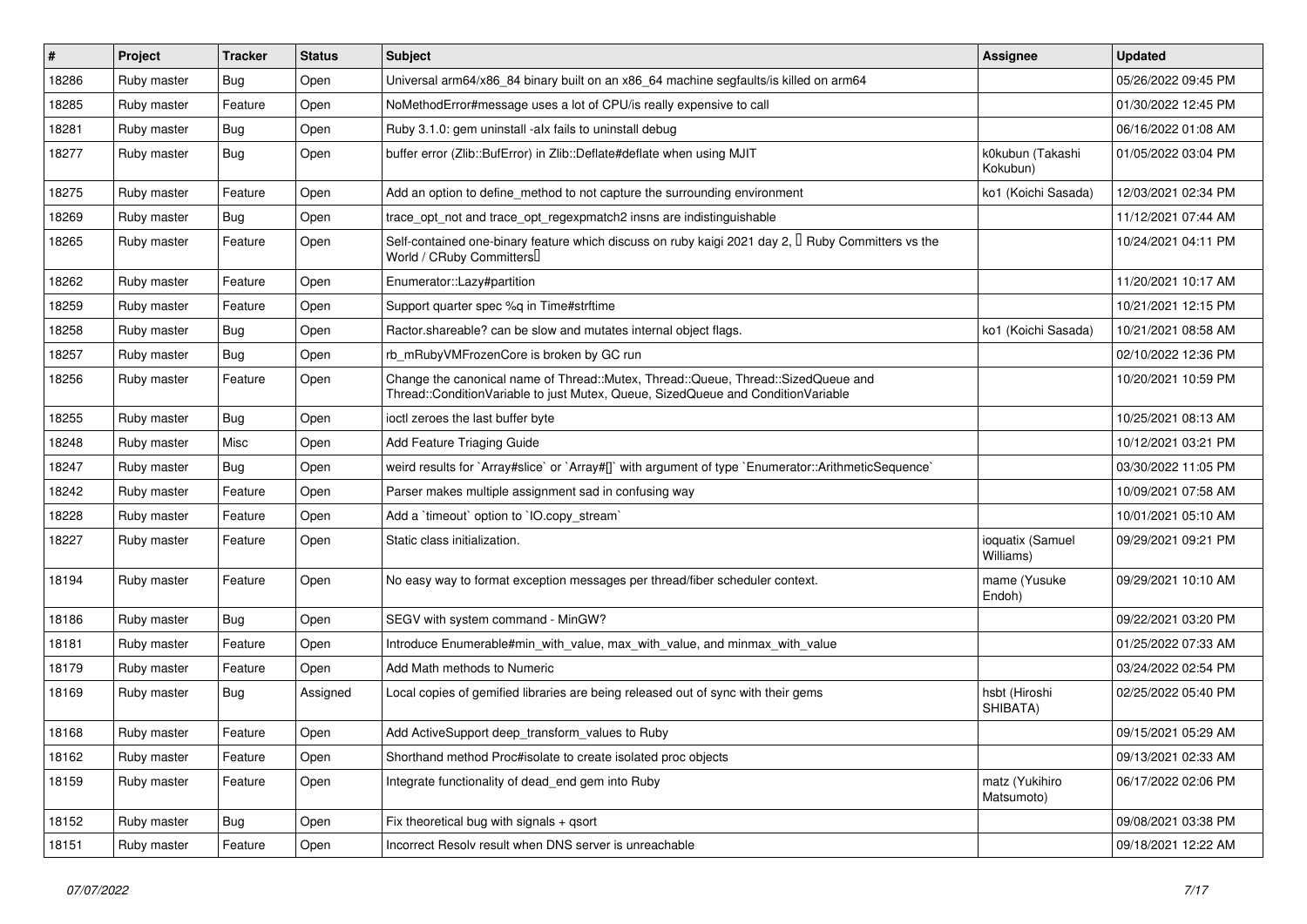| $\vert$ # | Project     | <b>Tracker</b> | <b>Status</b> | <b>Subject</b>                                                                                                             | Assignee                      | <b>Updated</b>      |
|-----------|-------------|----------------|---------------|----------------------------------------------------------------------------------------------------------------------------|-------------------------------|---------------------|
| 18150     | Ruby master | Misc           | Open          | Proposal: Deprecate leading zero syntax to declare octals, since it's extremely confusing (and Python 3<br>removed it too) |                               | 09/04/2021 03:21 AM |
| 18146     | Ruby master | Feature        | Open          | Add 'delete_prefix' and 'delete_suffix' to 'Pathname'                                                                      |                               | 09/03/2021 04:59 AM |
| 18144     | Ruby master | Bug            | Open          | Timeout not working while regular expression match is running                                                              |                               | 09/02/2021 07:08 AM |
| 18142     | Ruby master | <b>Bug</b>     | Assigned      | Segmentation fault with Ruby 3.0.2                                                                                         | k0kubun (Takashi<br>Kokubun)  | 09/02/2021 07:43 AM |
| 18137     | Ruby master | Feature        | Open          | A new method to check Proc is isolated or not                                                                              |                               | 10/27/2021 07:30 AM |
| 18136     | Ruby master | Feature        | Open          | take_while_after                                                                                                           |                               | 01/28/2022 06:23 AM |
| 18135     | Ruby master | Feature        | Open          | Introduce Enumerable#detect_only                                                                                           |                               | 09/02/2021 05:44 PM |
| 18133     | Ruby master | Bug            | Assigned      | LTO: TestGCCompact#test_ast_compacts segfaults on i686                                                                     |                               | 04/23/2022 04:19 PM |
| 18132     | Ruby master | Bug            | Open          | TODO: fix ccan/list thread safety                                                                                          |                               | 01/02/2022 08:22 AM |
| 18131     | Ruby master | <b>Bug</b>     | Open          | addr2line.c: Some inlined functions mistakenly shown                                                                       |                               | 08/24/2021 07:59 PM |
| 18129     | Ruby master | <b>Bug</b>     | Open          | Ractor-incompatible global variables can be accessed through alias                                                         |                               | 08/23/2021 10:08 PM |
| 18127     | Ruby master | Feature        | Open          | Ractor-local version of Singleton                                                                                          |                               | 11/09/2021 02:45 PM |
| 18119     | Ruby master | Bug            | Open          | Ractor crashes when instantiating classes                                                                                  | ko1 (Koichi Sasada)           | 09/14/2021 01:42 AM |
| 18083     | Ruby master | Feature        | Open          | Capture error in ensure block.                                                                                             |                               | 10/21/2021 01:00 PM |
| 18082     | Ruby master | Misc           | Open          | FileUtils.remove_entry_secure has inconsistent document                                                                    |                               | 08/17/2021 04:26 PM |
| 18080     | Ruby master | <b>Bug</b>     | Open          | Syntax error on one-line pattern matching                                                                                  |                               | 08/18/2021 12:38 AM |
| 18073     | Ruby master | Bug            | Open          | test/ruby/test_jit.rb: "error: invalid use of '__builtin_va_arg_pack ()" on Ruby 2.7.4 on gcc 4.8.5                        |                               | 12/03/2021 03:04 PM |
| 18070     | Ruby master | Feature        | Open          | attr` should be removed                                                                                                    |                               | 08/09/2021 05:51 PM |
| 18069     | Ruby master | Feature        | Open          | instance_exec` is just ignored when the block is originally a method                                                       |                               | 08/10/2021 05:33 AM |
| 18068     | Ruby master | Misc           | Open          | Silence LoadError only if it is for rubygems itself                                                                        | hsbt (Hiroshi<br>SHIBATA)     | 08/08/2021 02:21 PM |
| 18063     | Ruby master | Feature        | Open          | io_uring implementation                                                                                                    |                               | 08/05/2021 10:02 AM |
| 18061     | Ruby master | Bug            | Open          | Execshield test: libruby.so.N.N.N: FAIL: property-note test because no .note.gnu.property section found                    |                               | 06/22/2022 07:58 AM |
| 18058     | Ruby master | <b>Bug</b>     | Open          | 3.1.0-dev with MJIT enabled Zlib::BufError during `gem install`                                                            | k0kubun (Takashi<br>Kokubun)  | 08/02/2021 08:31 PM |
| 18057     | Ruby master | Feature        | Open          | Introduce Array#mean                                                                                                       |                               | 08/02/2021 02:16 PM |
| 18055     | Ruby master | Feature        | Open          | Introduce                                                                                                                  |                               | 07/30/2021 09:30 AM |
| 18036     | Ruby master | <b>Bug</b>     | Open          | Pthread fibers become invalid on fork - different from normal fibers.                                                      | ioquatix (Samuel<br>Williams) | 08/19/2021 07:05 AM |
| 18035     | Ruby master | Feature        | Open          | Introduce general model/semantic for immutable by default.                                                                 |                               | 11/09/2021 04:47 PM |
| 18034     | Ruby master | Bug            | Assigned      | Segmentation fault fiddle with `--enable-bundled-libffi` and macOS                                                         | kou (Kouhei Sutou)            | 11/30/2021 07:39 AM |
| 18033     | Ruby master | Feature        | Open          | Time.new to parse a string                                                                                                 |                               | 12/07/2021 02:15 PM |
| 18024     | Ruby master | <b>Bug</b>     | Assigned      | Ractor crashes when connections are closed in multiple Ractors                                                             | ko1 (Koichi Sasada)           | 12/14/2021 04:41 PM |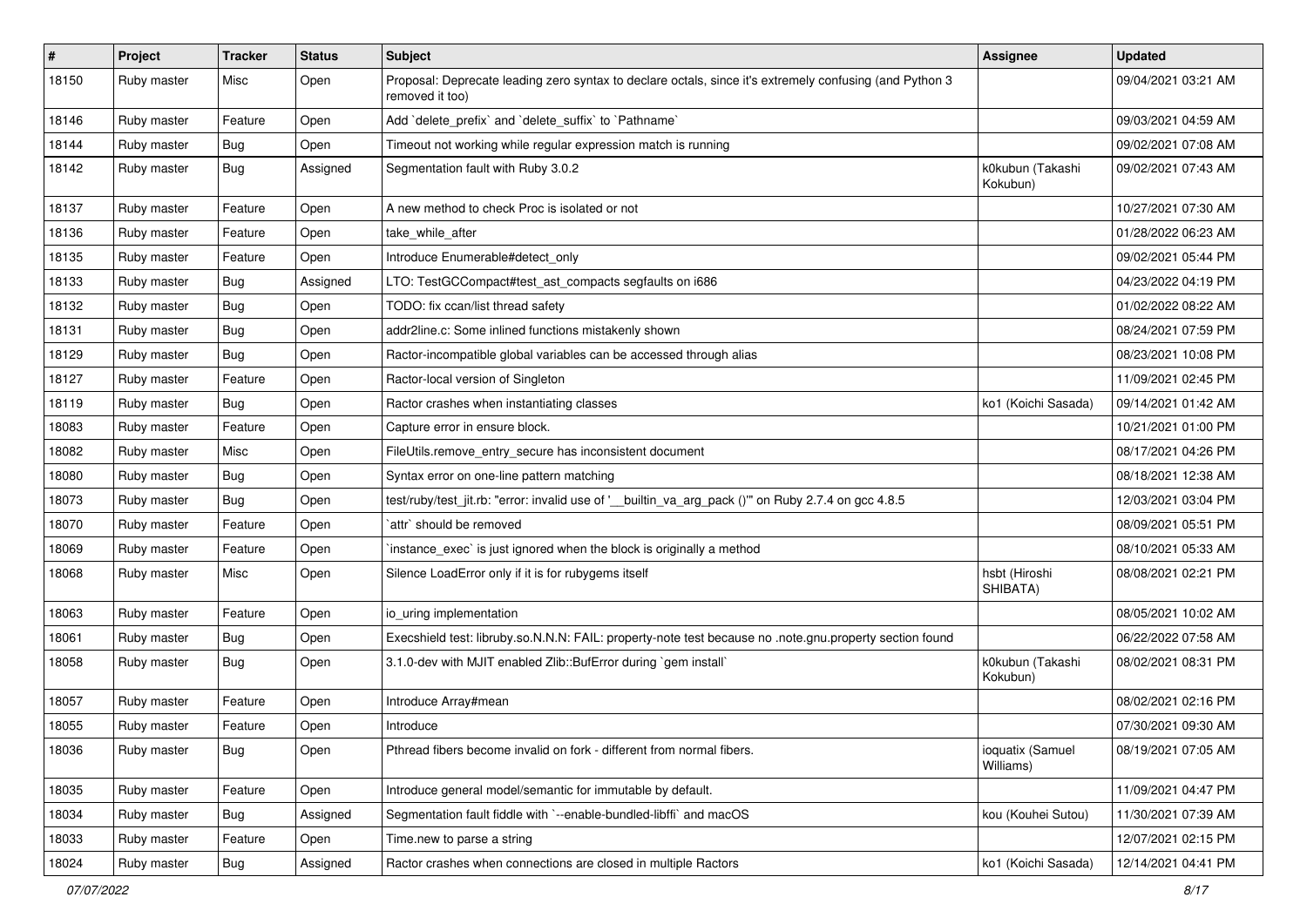| $\vert$ # | Project     | <b>Tracker</b> | <b>Status</b> | Subject                                                                                                                                     | <b>Assignee</b>              | <b>Updated</b>      |
|-----------|-------------|----------------|---------------|---------------------------------------------------------------------------------------------------------------------------------------------|------------------------------|---------------------|
| 18013     | Ruby master | <b>Bug</b>     | Open          | Unexpected results when mxiing negated character classes and case-folding                                                                   |                              | 06/29/2021 12:05 PM |
| 18012     | Ruby master | <b>Bug</b>     | Open          | Case-insensitive character classes can only match multiple code points when top-level character class is<br>not negated                     |                              | 06/29/2021 08:35 AM |
| 18010     | Ruby master | <b>Bug</b>     | Open          | Character class with single character gets case-folded with following string                                                                |                              | 06/28/2021 09:30 AM |
| 18009     | Ruby master | <b>Bug</b>     | Open          | Regexps \w and \W with /i option and /u option produce inconsistent results under nested negation and<br>intersection                       |                              | 06/28/2021 09:09 AM |
| 18005     | Ruby master | Feature        | Open          | Enable non-blocking `binding.irb`.                                                                                                          |                              | 06/24/2021 07:20 PM |
| 18004     | Ruby master | Feature        | Open          | Add Async to the stdlib                                                                                                                     |                              | 07/05/2022 05:09 PM |
| 18002     | Ruby master | Bug            | Open          | s390x: Tests failing without LC ALL env                                                                                                     | jaruga (Jun Aruga)           | 07/12/2021 04:30 PM |
| 17999     | Ruby master | <b>Bug</b>     | Open          | TestMethod#test_zsuper intermittent timeout error on raspbian10-aarch64 CI                                                                  |                              | 06/18/2021 01:33 AM |
| 17998     | Ruby master | <b>Bug</b>     | Assigned      | ractor: process hanging (with ractors initialized, but not being used)                                                                      | ko1 (Koichi Sasada)          | 12/02/2021 08:17 PM |
| 17996     | Ruby master | <b>Bug</b>     | Open          | Cygwin: thread + pipe behavior since Ruby 2.6                                                                                               | cruby-cygwin                 | 05/19/2022 08:20 AM |
| 17995     | Ruby master | <b>Bug</b>     | Open          | Slow down when mjit and Ractor are being used at same time                                                                                  | k0kubun (Takashi<br>Kokubun) | 06/11/2022 04:02 AM |
| 17994     | Ruby master | Feature        | Open          | Clarify 'IO.read' behavior and add 'File.read' method                                                                                       |                              | 07/16/2021 03:04 AM |
| 17990     | Ruby master | <b>Bug</b>     | Open          | Inconsistent behavior of Regexp quantifiers over characters with complex case foldings                                                      |                              | 06/15/2021 11:59 AM |
| 17989     | Ruby master | <b>Bug</b>     | Open          | Case insensitive Regexps do not handle characters with overlapping case foldings                                                            |                              | 06/15/2021 11:43 AM |
| 17950     | Ruby master | Feature        | Open          | Unable to pattern-match against a String key                                                                                                |                              | 06/15/2021 11:42 AM |
| 17944     | Ruby master | Feature        | Open          | Remove Socket.gethostbyaddr and Socket.gethostbyname                                                                                        |                              | 06/10/2021 08:26 AM |
| 17942     | Ruby master | Feature        | Open          | Add a `initialize(public @a, private @b)` shortcut syntax for defining public/private accessors for instance<br>vars as part of constructor |                              | 12/13/2021 12:43 AM |
| 17938     | Ruby master | Feature        | Open          | Keyword alternative for boolean positional arguments                                                                                        |                              | 07/15/2021 06:46 AM |
| 17931     | Ruby master | <b>Bug</b>     | Open          | Compile fails setup option nodynamic                                                                                                        |                              | 07/07/2021 08:51 AM |
| 17926     | Ruby master | <b>Bug</b>     | Open          | spec/ruby/core/file/atime_spec.rb: a random failing test on Travis ppc64le                                                                  |                              | 06/02/2021 04:35 PM |
| 17925     | Ruby master | <b>Bug</b>     | Open          | Pattern matching syntax using semicolon one-line                                                                                            |                              | 06/04/2021 03:08 PM |
| 17924     | Ruby master | Feature        | Open          | Range#infinite?                                                                                                                             |                              | 07/08/2021 11:58 PM |
| 17884     | Ruby master | Feature        | Open          | locindex for profiling tools                                                                                                                | ko1 (Koichi Sasada)          | 05/24/2021 04:17 PM |
| 17882     | Ruby master | Bug            | Assigned      | bootstraptest/test_ractor.rb:224 segfaults on Cygwin                                                                                        | cruby-cygwin                 | 05/19/2022 08:20 AM |
| 17878     | Ruby master | <b>Bug</b>     | Open          | bootstraptest/test_ractor.rb:224 a random failing test with "The outgoing-port is already closed<br>(Ractor::ClosedError)"                  |                              | 09/13/2021 01:10 PM |
| 17859     | Ruby master | Feature        | Open          | Start IRB when running just 'ruby'                                                                                                          |                              | 05/14/2021 07:54 AM |
| 17856     | Ruby master | Feature        | Open          | ary.member? is slower than ary.include?                                                                                                     |                              | 05/11/2021 10:12 AM |
| 17851     | Ruby master | Feature        | Open          | ruby extension for memoryview                                                                                                               |                              | 05/05/2021 03:15 PM |
| 17849     | Ruby master | Feature        | Open          | Fix Timeout timeout so that it can be used in threaded Web servers                                                                          | matz (Yukihiro<br>Matsumoto) | 04/10/2022 06:26 AM |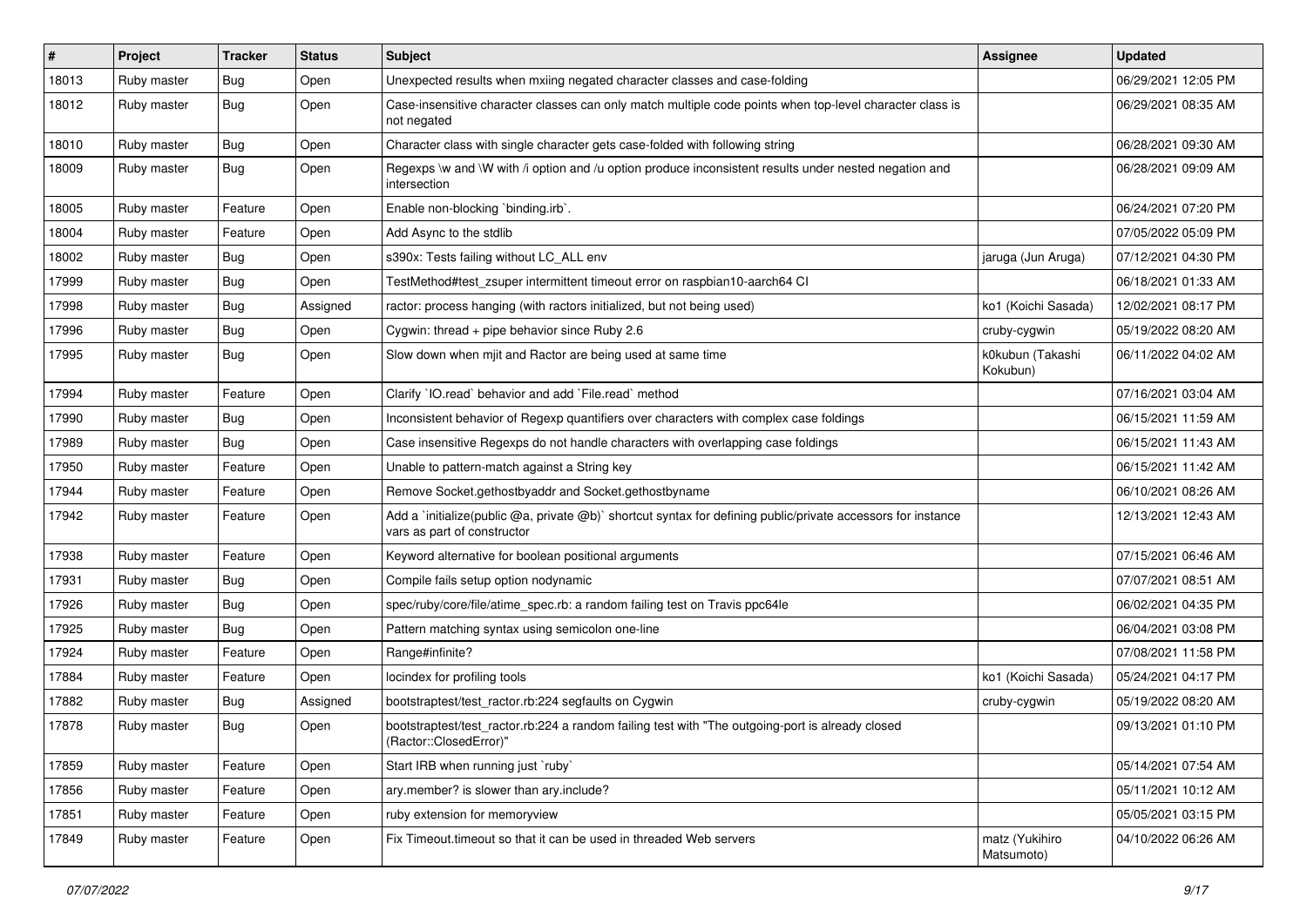| #     | Project     | <b>Tracker</b> | <b>Status</b> | Subject                                                                                 | Assignee                     | <b>Updated</b>      |
|-------|-------------|----------------|---------------|-----------------------------------------------------------------------------------------|------------------------------|---------------------|
| 17844 | Ruby master | Feature        | Open          | Support list of methods to test with respond_to?                                        |                              | 05/06/2021 07:00 PM |
| 17834 | Ruby master | Feature        | Open          | Add a Bytes and BytesArray class that implement memoryview                              |                              | 05/06/2021 02:22 PM |
| 17833 | Ruby master | Feature        | Open          | add IO.readinto(b) where b is a bytes like object that is you can get a memoryview from |                              | 06/30/2021 02:36 PM |
| 17830 | Ruby master | Feature        | Open          | Add Integer#previous and Integer#prev                                                   | matz (Yukihiro<br>Matsumoto) | 04/27/2021 11:35 PM |
| 17829 | Ruby master | Misc           | Open          | Clang/LLVM correctness of x64-mingw32 build (`shorten-64-to-32` warnings)               |                              | 04/26/2021 04:23 PM |
| 17826 | Ruby master | Bug            | Assigned      | Ractor#take hangs if used in multiple Threads                                           | ko1 (Koichi Sasada)          | 12/15/2021 01:30 PM |
| 17825 | Ruby master | Feature        | Open          | Uniformize Float::INFINITY and Date::infinity.new                                       |                              | 05/04/2021 01:43 AM |
| 17817 | Ruby master | Bug            | Open          | --jit outputs ./tmp/_ruby_mjit_*.h: No such file or directory on with TMP               |                              | 04/22/2021 11:57 AM |
| 17815 | Ruby master | Misc           | Open          | Snapcraft Ruby plugin                                                                   |                              | 04/20/2021 07:59 PM |
| 17808 | Ruby master | Feature        | Open          | Feature Request: JS like splat of Object properties as named method parameters          |                              | 04/17/2021 11:43 PM |
| 17799 | Ruby master | Bug            | Open          | Seg fault in rb_class_clear_method_cache                                                |                              | 12/09/2021 05:39 AM |
| 17797 | Ruby master | Feature        | Open          | MIPS support for addr2line.c                                                            |                              | 04/13/2021 03:49 AM |
| 17792 | Ruby master | <b>Bug</b>     | Open          | make notes and make test fail with Ruby3.0.1p64 RaspberryPI 4B Ubuntu 20.10 ARM64       |                              | 05/23/2021 08:23 PM |
| 17790 | Ruby master | Feature        | Open          | Have a way to clear a String without resetting its capacity                             |                              | 04/21/2021 11:27 PM |
| 17786 | Ruby master | Feature        | Open          | Proposal: new "ends" keyword                                                            |                              | 04/11/2021 01:40 AM |
| 17785 | Ruby master | Feature        | Open          | Allow named parameters to be keywords                                                   | matz (Yukihiro<br>Matsumoto) | 12/17/2021 06:10 PM |
| 17774 | Ruby master | Bug            | Open          | Quantified empty group causes regex to fail                                             |                              | 10/13/2021 04:43 PM |
| 17773 | Ruby master | Feature        | Open          | Alias `Numeric#zero?` and `Float#zero?` as `Numeric#empty?` and `Float#empty?`          |                              | 04/02/2021 03:39 PM |
| 17771 | Ruby master | Feature        | Open          | String#start_with? should not construct MatchData or set \$~                            |                              | 04/02/2021 02:49 PM |
| 17758 | Ruby master | Feature        | Open          | Provide Hash#count for performance improvement                                          |                              | 03/28/2021 06:39 PM |
| 17753 | Ruby master | Feature        | Open          | Add Module#namespace                                                                    |                              | 07/04/2022 01:42 AM |
| 17749 | Ruby master | Feature        | Open          | Const source location without name                                                      |                              | 04/17/2021 07:38 AM |
| 17743 | Ruby master | Feature        | Open          | Show argument types in backtrace                                                        |                              | 03/25/2021 06:39 PM |
| 17741 | Ruby master | Feature        | Open          | Ruby links to `objc` for convenience - this should be moved into a native ext           |                              | 03/23/2021 01:24 AM |
| 17722 | Ruby master | <b>Bug</b>     | Open          | define_method with shareable results in "defined in a different Ractor"                 |                              | 08/24/2021 12:03 PM |
| 17720 | Ruby master | Misc           | Assigned      | Cirrus CI to check non-x86_64 architecture cases by own machines                        | jaruga (Jun Aruga)           | 09/26/2021 10:24 AM |
| 17718 | Ruby master | Feature        | Open          | a method paramaters object that can be pattern matched against                          |                              | 03/24/2021 01:29 PM |
| 17683 | Ruby master | Misc           | Open          | Current status of beginless range (experimental or not)                                 |                              | 06/05/2021 07:22 AM |
| 17682 | Ruby master | Feature        | Open          | String#casecmp performance improvement                                                  |                              | 03/24/2021 02:29 PM |
| 17680 | Ruby master | <b>Bug</b>     | Open          | tab completion no longer works on irb3.0                                                |                              | 03/13/2021 08:06 AM |
| 17679 | Ruby master | <b>Bug</b>     | Assigned      | Ractor incoming channel can consume unlimited resources                                 | ko1 (Koichi Sasada)          | 06/30/2022 10:49 AM |
| 17678 | Ruby master | <b>Bug</b>     | Assigned      | Ractors do not restart after fork                                                       | ko1 (Koichi Sasada)          | 03/09/2021 12:42 AM |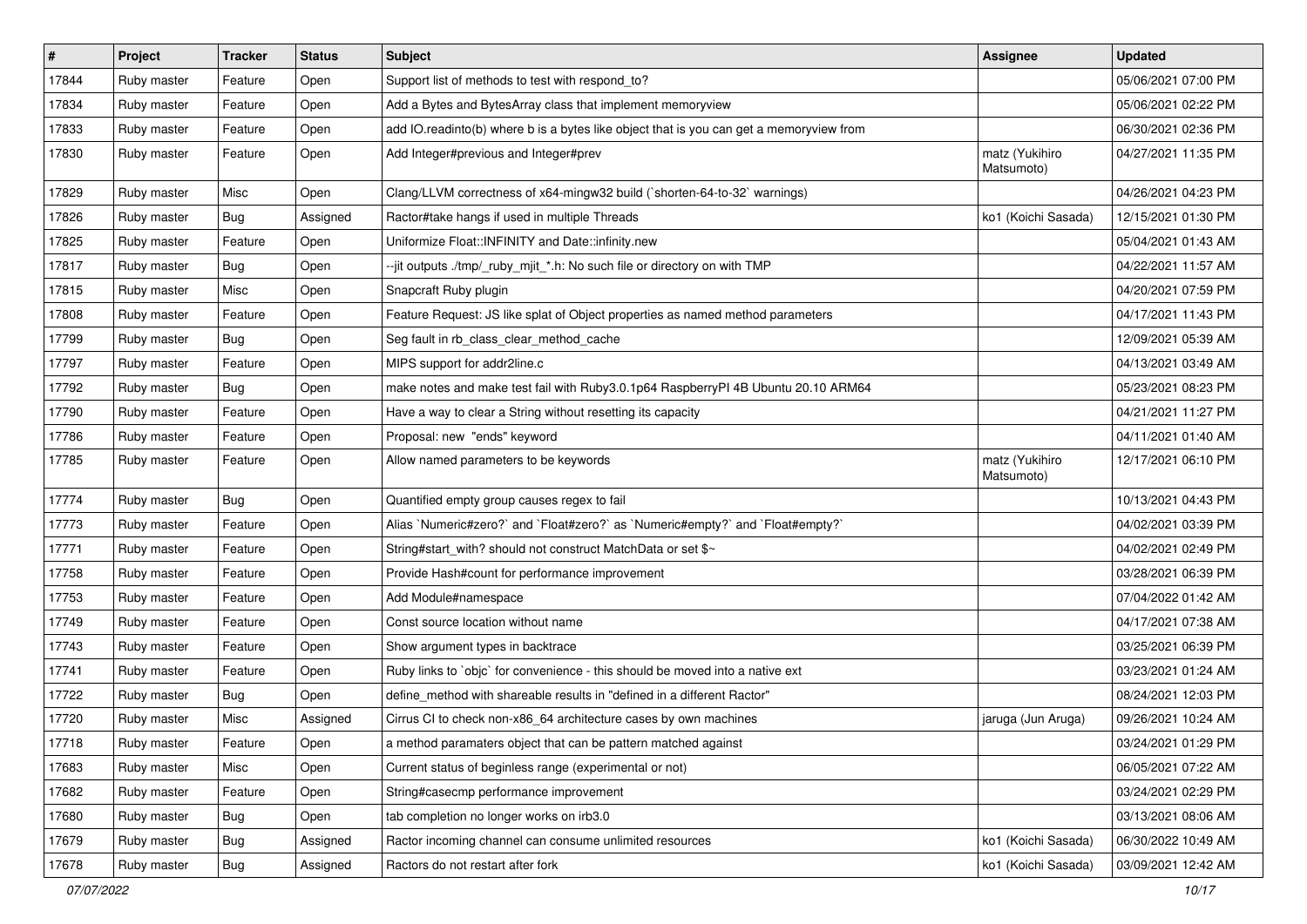| $\vert$ # | Project     | <b>Tracker</b> | <b>Status</b> | <b>Subject</b>                                                                                                                                            | Assignee                      | <b>Updated</b>      |
|-----------|-------------|----------------|---------------|-----------------------------------------------------------------------------------------------------------------------------------------------------------|-------------------------------|---------------------|
| 17677     | Ruby master | <b>Bug</b>     | Assigned      | Ractor crashes fork when blocking                                                                                                                         | ko1 (Koichi Sasada)           | 03/09/2021 12:42 AM |
| 17676     | Ruby master | <b>Bug</b>     | Assigned      | Accessing ENV from Ractor raises IsolationError                                                                                                           | ko1 (Koichi Sasada)           | 03/09/2021 02:37 AM |
| 17667     | Ruby master | Bug            | Open          | Module#name needs synchronization                                                                                                                         | ko1 (Koichi Sasada)           | 03/02/2021 07:31 AM |
| 17664     | Ruby master | Bug            | Assigned      | Behavior of sockets changed in Ruby 3.0 to non-blocking                                                                                                   | ioquatix (Samuel<br>Williams) | 07/12/2021 10:28 AM |
| 17663     | Ruby master | Feature        | Open          | Enumerator#with, an alternative to Enumerator#with_object                                                                                                 |                               | 03/02/2021 05:48 PM |
| 17662     | Ruby master | Misc           | Assigned      | The heredoc pattern used in tests does not syntax highlight correctly in many editors                                                                     | nobu (Nobuyoshi<br>Nakada)    | 06/30/2021 12:54 PM |
| 17660     | Ruby master | Feature        | Open          | Expose information about which basic methods have been redefined                                                                                          |                               | 03/02/2021 03:31 PM |
| 17647     | Ruby master | Feature        | Open          | Print register `r11` on 32-bit ARM Linux                                                                                                                  |                               | 04/30/2021 11:22 AM |
| 17646     | Ruby master | <b>Bug</b>     | Open          | Check for ` builtin mul overflow with long long arguments                                                                                                 |                               | 02/19/2021 06:19 PM |
| 17638     | Ruby master | Feature        | Assigned      | Support backtracing with the libbacktrace library                                                                                                         | naruse (Yui NARUSE)           | 03/05/2021 03:40 PM |
| 17637     | Ruby master | Misc           | Open          | Endless ranges with 'nil' boundary weird behavior                                                                                                         |                               | 02/19/2021 07:57 AM |
| 17627     | Ruby master | Feature        | Open          | Suggestion: Implement `freeze values` instance method on collection-like classes.                                                                         |                               | 02/16/2021 07:58 PM |
| 17624     | Ruby master | <b>Bug</b>     | Open          | Ractor.receive is not thread-safe                                                                                                                         | ko1 (Koichi Sasada)           | 09/14/2021 01:40 AM |
| 17617     | Ruby master | <b>Bug</b>     | Open          | When a Ractor's incoming port is closed, Ractor.receive_if does not raise Ractor::ClosedError, but instead<br>blocks indefinitely                         | ko1 (Koichi Sasada)           | 09/14/2021 01:40 AM |
| 17616     | Ruby master | Feature        | Open          | Support backtracing on Linux with non-GNU-libc + libunwind                                                                                                |                               | 02/09/2021 01:12 PM |
| 17611     | Ruby master | Feature        | Open          | Expose `rb execarg` interfaces and `rb grantpt`                                                                                                           |                               | 02/07/2021 01:52 AM |
| 17593     | Ruby master | Feature        | Assigned      | load iseg eval should override the ISeg path                                                                                                              | ko1 (Koichi Sasada)           | 02/16/2021 08:27 AM |
| 17591     | Ruby master | Misc           | Open          | Test frameworks and REPLs do not show deprecation warnings by default                                                                                     |                               | 02/17/2021 09:06 AM |
| 17586     | Ruby master | Misc           | Open          | Please run Windows CI in all std-lib repos                                                                                                                |                               | 01/28/2021 02:34 PM |
| 17579     | Ruby master | Feature        | Open          | [Proposal] A suggestion for newline-separated shorthand notation, for the creation of Arrays containing<br>strings that may contain '' (space) characters |                               | 01/25/2021 04:33 PM |
| 17578     | Ruby master | Bug            | Assigned      | mkmf experimental C++ Support                                                                                                                             | nobu (Nobuyoshi<br>Nakada)    | 01/27/2021 03:51 AM |
| 17576     | Ruby master | Feature        | Open          | Partial Functions (procs, lambdas)                                                                                                                        |                               | 01/24/2021 07:58 PM |
| 17569     | Ruby master | Misc           | Open          | uri lib maintainership                                                                                                                                    | akr (Akira Tanaka)            | 01/23/2021 10:42 AM |
| 17566     | Ruby master | Feature        | Open          | Tune thread QoS / efficiency on macOS                                                                                                                     |                               | 01/29/2021 09:16 AM |
| 17565     | Ruby master | Misc           | Open          | Prefer use of access(2) in rb_file_load_ok() to check for existence of require'd files                                                                    |                               | 01/21/2021 08:52 PM |
| 17562     | Ruby master | Feature        | Open          | Update - E option in --help                                                                                                                               |                               | 01/19/2021 05:38 PM |
| 17550     | Ruby master | Feature        | Open          | Why no function to get all subdirectories of a directory?                                                                                                 |                               | 01/18/2021 08:57 AM |
| 17548     | Ruby master | Feature        | Open          | Need simple way to include symlink directories in Dir.glob                                                                                                |                               | 03/21/2022 01:35 PM |
| 17543     | Ruby master | Bug            | Open          | Ractor isolation broken by `self` in shareable proc                                                                                                       | ko1 (Koichi Sasada)           | 01/29/2021 03:06 PM |
| 17531     | Ruby master | Bug            | Open          | did_you_mean' not Ractor friendly                                                                                                                         | ko1 (Koichi Sasada)           | 01/29/2021 08:48 AM |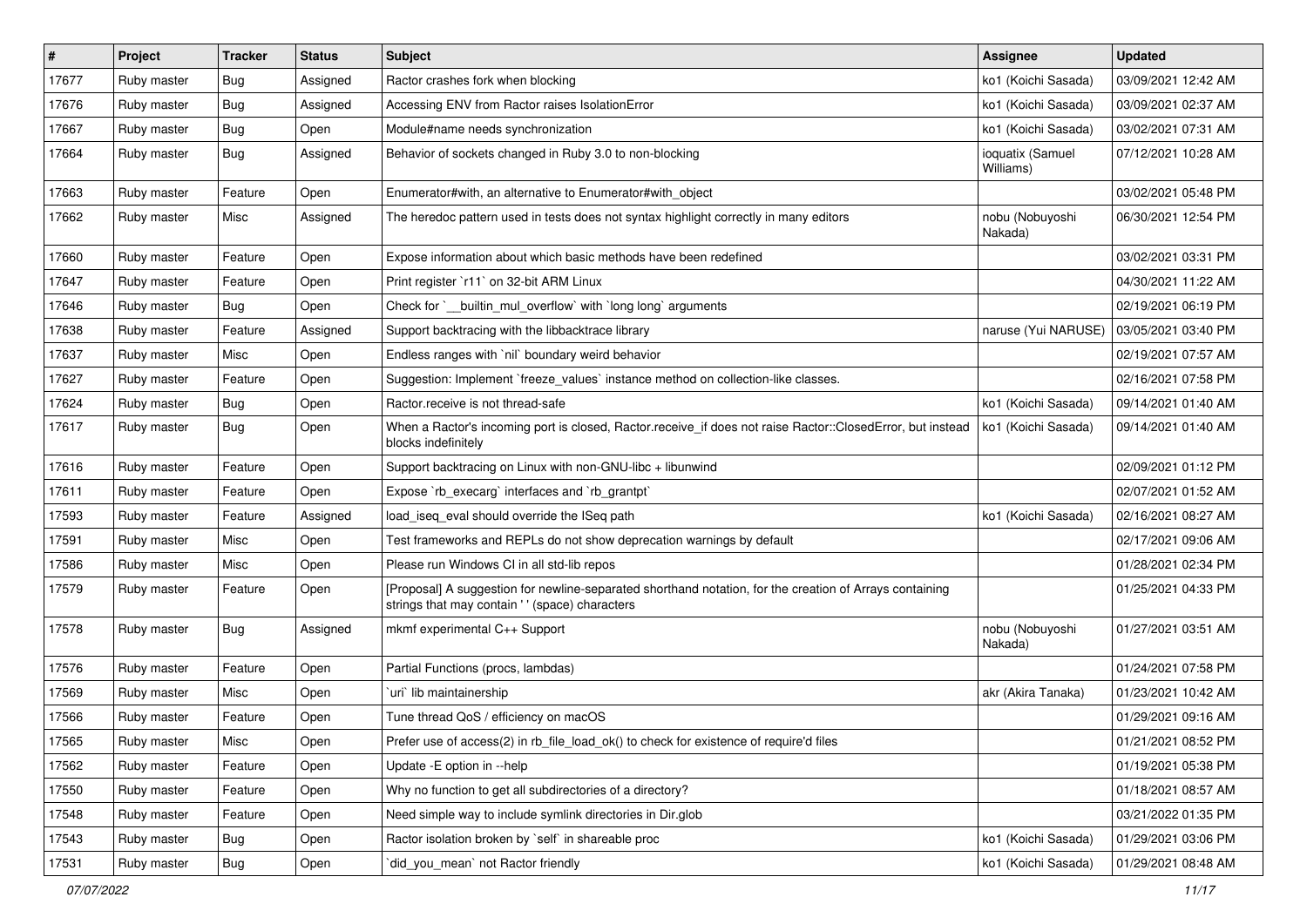| $\sharp$ | Project     | <b>Tracker</b> | <b>Status</b> | Subject                                                                           | <b>Assignee</b>                   | <b>Updated</b>      |
|----------|-------------|----------------|---------------|-----------------------------------------------------------------------------------|-----------------------------------|---------------------|
| 17528    | Ruby master | Feature        | Open          | Make Addrinfo.getaddrinfo fall back to Timeout.timeout for :resolv_timeout        |                                   | 01/13/2021 08:50 PM |
| 17525    | Ruby master | Feature        | Open          | Implement Happy Eyeballs Version 2 (RFC8305) in Socket.tcp                        | Glass_saga (Masaki<br>Matsushita) | 06/16/2022 01:08 AM |
| 17516    | Ruby master | Bug            | Assigned      | forking in a ractor causes Ruby to crash                                          | ko1 (Koichi Sasada)               | 11/30/2021 05:26 AM |
| 17513    | Ruby master | Bug            | Open          | Methods of shareable objects and UnboundMethods should be shareable               | ko1 (Koichi Sasada)               | 01/06/2021 08:53 PM |
| 17506    | Ruby master | Bug            | Open          | Ractor isolation broken by ThreadGroup                                            |                                   | 01/03/2021 08:05 PM |
| 17502    | Ruby master | Misc           | Open          | C vs Ruby                                                                         | ko1 (Koichi Sasada)               | 12/02/2021 07:53 PM |
| 17496    | Ruby master | Feature        | Open          | Add constant Math::TAU                                                            |                                   | 01/13/2021 05:47 AM |
| 17478    | Ruby master | Bug            | Assigned      | Ruby3.0 is slower than Ruby2.7.2 when parsing a large CSV file                    | kou (Kouhei Sutou)                | 11/24/2021 05:12 AM |
| 17474    | Ruby master | Feature        | Open          | Interpreting constants at compile time                                            |                                   | 01/07/2021 04:40 PM |
| 17473    | Ruby master | Feature        | Open          | Make Pathname to embedded class of Ruby                                           | akr (Akira Tanaka)                | 01/07/2022 09:25 AM |
| 17472    | Ruby master | Feature        | Open          | HashWithIndifferentAccess like Hash extension                                     |                                   | 06/16/2022 01:08 AM |
| 17471    | Ruby master | Feature        | Open          | send_if method for improved conditional chaining                                  |                                   | 12/29/2020 03:23 PM |
| 17468    | Ruby master | Feature        | Open          | Deprecate RUBY DEVEL                                                              |                                   | 06/16/2022 01:08 AM |
| 17422    | Ruby master | Misc           | Open          | 3.0 documentation problems tracking ticket                                        |                                   | 12/24/2020 12:51 PM |
| 17420    | Ruby master | Bug            | Open          | Unsafe mutation of \$" when doing non-RubyGems require in Ractor                  | ko1 (Koichi Sasada)               | 01/07/2021 01:23 PM |
| 17416    | Ruby master | Feature        | Open          | Improve performance Kernel#itself                                                 |                                   | 12/21/2020 01:14 PM |
| 17414    | Ruby master | Feature        | Open          | Ractor should allow access to shareable attributes for Modules/Classes            | ko1 (Koichi Sasada)               | 12/21/2020 03:56 PM |
| 17406    | Ruby master | Feature        | Open          | Add `NoMatchingPatternError#depth`                                                |                                   | 12/19/2020 03:18 PM |
| 17404    | Ruby master | Feature        | Open          | Ractor `move:` API to allow shareability check                                    | ko1 (Koichi Sasada)               | 12/18/2020 09:17 PM |
| 17400    | Ruby master | Bug            | Open          | Incorrect character downcase for Greek Sigma                                      | duerst (Martin Dürst)             | 12/17/2020 06:56 AM |
| 17399    | Ruby master | Misc           | Open          | Are endless methods experimental?                                                 |                                   | 12/22/2020 07:05 PM |
| 17393    | Ruby master | Feature        | Open          | 'Ractor::Moved#inspect'                                                           | ko1 (Koichi Sasada)               | 12/21/2020 05:47 PM |
| 17390    | Ruby master | Misc           | Open          | Class and method-level docs for Ractor                                            |                                   | 12/13/2020 06:33 PM |
| 17383    | Ruby master | Bug            | Open          | 3.0 recursion memory speed issues                                                 |                                   | 12/09/2020 05:41 PM |
| 17376    | Ruby master | Misc           | Assigned      | Reduce number of GitHub Actions                                                   | shyouhei (Shyouhei<br>Urabe)      | 12/10/2020 11:50 AM |
| 17375    | Ruby master | Feature        | Open          | Add scheduler callbacks for transferring fibers                                   |                                   | 12/07/2020 11:31 PM |
| 17373    | Ruby master | Bug            | Open          | Ruby 3.0 is slower at Discourse bench than Ruby 2.7                               |                                   | 01/04/2021 06:47 AM |
| 17363    | Ruby master | Feature        | Assigned      | Timeouts                                                                          | ko1 (Koichi Sasada)               | 05/14/2022 09:06 AM |
| 17359    | Ruby master | Bug            | Open          | Ractor copy mode is not Ractor-safe                                               | ko1 (Koichi Sasada)               | 12/02/2020 05:42 PM |
| 17357    | Ruby master | Feature        | Open          | Queue#pop`should have a block form for closed queues                              |                                   | 01/12/2021 07:32 AM |
| 17356    | Ruby master | Feature        | Open          | Alignment of memory allocated through Fiddle struct's malloc                      |                                   | 12/02/2020 11:06 AM |
| 17355    | Ruby master | Feature        | Assigned      | Using same set of names in or-patterns (pattern matching with $Foo(x)   Bar(x)$ ) | ktsj (Kazuki Tsujimoto)           | 09/13/2021 09:11 AM |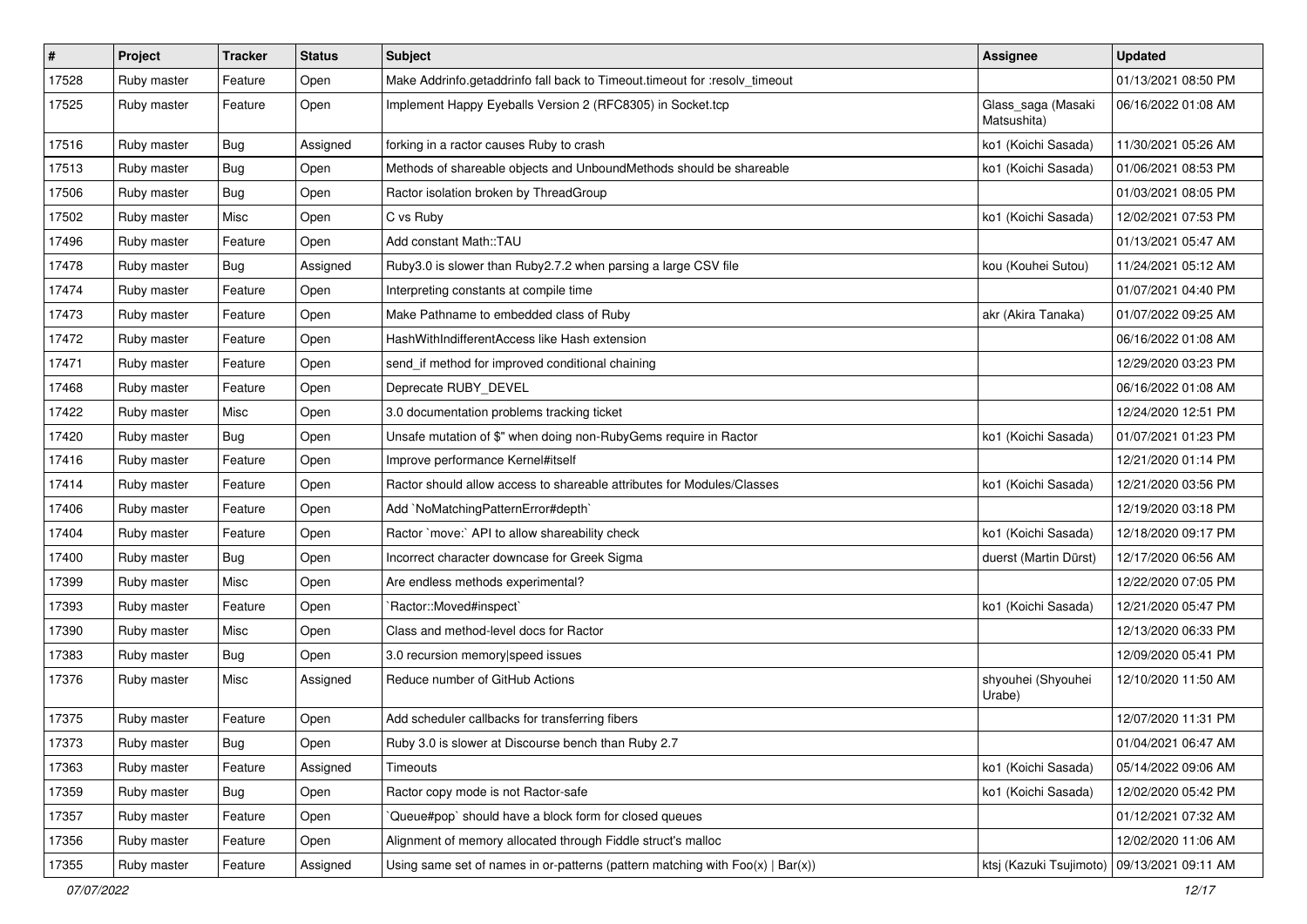| $\sharp$ | Project     | <b>Tracker</b> | <b>Status</b> | Subject                                                                                       | <b>Assignee</b>              | <b>Updated</b>      |
|----------|-------------|----------------|---------------|-----------------------------------------------------------------------------------------------|------------------------------|---------------------|
| 17354    | Ruby master | Bug            | Open          | Module#const source location is misleading for constants awaiting autoload                    |                              | 03/26/2021 05:56 PM |
| 17353    | Ruby master | Feature        | Open          | Functional chaining operator                                                                  |                              | 11/30/2020 03:29 AM |
| 17339    | Ruby master | Feature        | Assigned      | Semantic grouping with BigDecimal#to s                                                        | mrkn (Kenta Murata)          | 12/20/2021 12:39 PM |
| 17337    | Ruby master | Bug            | Open          | Don't embed Ruby build-time configuration in Ruby                                             |                              | 12/21/2020 04:17 PM |
| 17333    | Ruby master | Feature        | Open          | Enumerable#many?                                                                              |                              | 12/11/2020 03:38 AM |
| 17330    | Ruby master | Feature        | Open          | Object#non                                                                                    |                              | 01/25/2021 03:54 PM |
| 17326    | Ruby master | Feature        | Open          | Add Kernel#must! to the standard library                                                      |                              | 06/22/2022 04:10 PM |
| 17325    | Ruby master | Feature        | Open          | Adds Fiber#cancel, which forces a Fiber to break/return                                       |                              | 11/19/2020 12:34 AM |
| 17316    | Ruby master | Feature        | Open          | On memoization                                                                                |                              | 05/13/2022 11:32 AM |
| 17315    | Ruby master | Feature        | Open          | Hash #transform                                                                               |                              | 11/13/2020 08:38 PM |
| 17311    | Ruby master | Feature        | Open          | Improve performance Array#deconstruct & Array#to ary                                          |                              | 11/08/2020 07:12 AM |
| 17309    | Ruby master | Misc           | Open          | URI escape being deprecated, yet there is no replacement                                      |                              | 11/11/2020 12:52 AM |
| 17298    | Ruby master | Feature        | Open          | Ractor's basket communication APIs                                                            |                              | 11/13/2020 04:16 PM |
| 17297    | Ruby master | Feature        | Assigned      | Feature: Introduce Pathname.mktmpdir                                                          | akr (Akira Tanaka)           | 08/30/2021 06:51 AM |
| 17296    | Ruby master | Feature        | Assigned      | Feature: Pathname#chmod use FileUtils.chmod instead of File                                   | akr (Akira Tanaka)           | 08/30/2021 06:51 AM |
| 17295    | Ruby master | Feature        | Assigned      | Feature: Create a directory and file with Pathname#touch                                      | akr (Akira Tanaka)           | 09/28/2021 01:20 AM |
| 17294    | Ruby master | Feature        | Assigned      | Feature: Allow method chaining with Pathname#mkpath Pathname#rmtree                           | akr (Akira Tanaka)           | 08/30/2021 06:52 AM |
| 17291    | Ruby master | Feature        | Assigned      | Optimize __send__ call                                                                        | matz (Yukihiro<br>Matsumoto) | 01/12/2021 05:47 AM |
| 17290    | Ruby master | Feature        | Open          | Syntax sugar for boolean keyword argument                                                     |                              | 10/29/2020 04:51 AM |
| 17289    | Ruby master | <b>Bug</b>     | Assigned      | Time#strftime occurs Segmentation Fault on ruby-2.7.2p137                                     | shyouhei (Shyouhei<br>Urabe) | 11/05/2020 07:57 AM |
| 17288    | Ruby master | Feature        | Open          | Optimize _send_ call with a literal method name                                               | matz (Yukihiro<br>Matsumoto) | 10/30/2020 12:17 AM |
| 17286    | Ruby master | Feature        | Open          | 'Ractor.new' should accept 'move: true'                                                       |                              | 11/08/2020 03:01 AM |
| 17285    | Ruby master | Feature        | Open          | Less strict `Ractor.select`                                                                   |                              | 10/26/2020 03:15 AM |
| 17279    | Ruby master | Feature        | Open          | Allow a negative step in Range#step with a block                                              | matz (Yukihiro<br>Matsumoto) | 10/22/2020 02:23 AM |
| 17263    | Ruby master | <b>Bug</b>     | Open          | Fiber context switch degrades with number of fibers, limit on number of fibers                |                              | 01/31/2022 02:47 PM |
| 17258    | Ruby master | Feature        | Open          | Oneshot Branch Coverage                                                                       |                              | 10/09/2020 08:26 PM |
| 17210    | Ruby master | Feature        | Open          | More readable and useful `Set#inspect`                                                        | knu (Akinori MUSHA)          | 05/19/2021 10:12 PM |
| 17208    | Ruby master | Feature        | Open          | Add `Set#compact` and `Set#compact!` methods                                                  |                              | 11/05/2020 10:44 AM |
| 17206    | Ruby master | Feature        | Open          | Introduce new Regexp option to avoid global MatchData allocations                             |                              | 10/28/2020 10:43 PM |
| 17199    | Ruby master | Misc           | Open          | id outputed by inspect and to_s output does not allow to find actual object_id and vice-versa |                              | 10/20/2020 09:35 PM |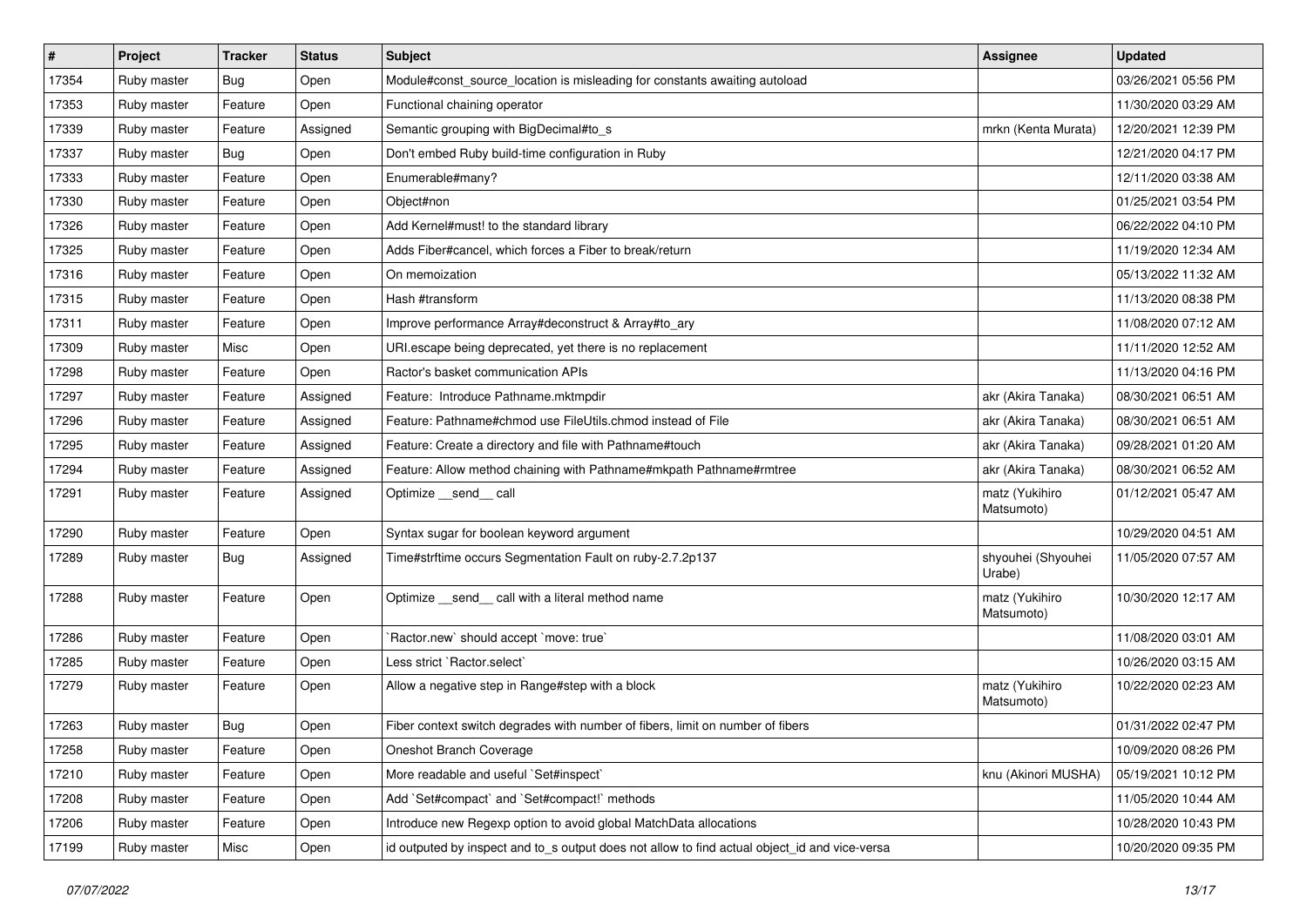| $\vert$ # | Project     | <b>Tracker</b> | <b>Status</b> | Subject                                                                                                | Assignee                     | <b>Updated</b>      |
|-----------|-------------|----------------|---------------|--------------------------------------------------------------------------------------------------------|------------------------------|---------------------|
| 17196     | Ruby master | Bug            | Assigned      | Segmentation Fault with Socket#close in Ractors                                                        | ko1 (Koichi Sasada)          | 03/20/2022 01:52 PM |
| 17184     | Ruby master | Feature        | Open          | No stdlib function to perform simple string replacement                                                | matz (Yukihiro<br>Matsumoto) | 02/23/2021 09:27 PM |
| 17180     | Ruby master | Bug            | Open          | Ractor and constant referencing                                                                        |                              | 09/20/2020 05:43 PM |
| 17174     | Ruby master | Misc           | Open          | Error relocating, symbol not found" error when compiling a native extension on Alpine with Ruby >=2.4" |                              | 10/06/2020 11:19 AM |
| 17173     | Ruby master | Feature        | Open          | open-uri I ciphers IIIIIII                                                                             | akr (Akira Tanaka)           | 09/25/2020 09:17 AM |
| 17166     | Ruby master | Feature        | Open          | net/http not supporting unix domain sockets                                                            |                              | 09/12/2020 02:51 PM |
| 17165     | Ruby master | Feature        | Open          | Add `filter` and `flatten` keywords to `Enumerable#map`                                                |                              | 09/13/2020 09:41 AM |
| 17163     | Ruby master | Feature        | Open          | Rename `begin`                                                                                         |                              | 09/09/2020 03:04 AM |
| 17159     | Ruby master | <b>Bug</b>     | Open          | extend `define_method` for Ractor                                                                      |                              | 10/29/2020 04:06 PM |
| 17156     | Ruby master | Feature        | Open          | Refinements per directory tree                                                                         |                              | 12/07/2020 05:19 AM |
| 17155     | Ruby master | Feature        | Open          | Add a Diggable mixin                                                                                   |                              | 09/05/2020 02:08 PM |
| 17154     | Ruby master | Misc           | Open          | Update Pathname Documentation to Clarify Expected Behavior                                             | akr (Akira Tanaka)           | 09/05/2020 01:18 PM |
| 17151     | Ruby master | Feature        | Open          | Support multiple builtin ruby code for implimatation in Ruby & C                                       |                              | 09/05/2020 01:41 AM |
| 17148     | Ruby master | Feature        | Open          | stdbuf(1) support                                                                                      |                              | 09/07/2020 04:12 AM |
| 17146     | Ruby master | Bug            | Open          | Queue operations are allowed after it is frozen                                                        |                              | 10/20/2021 08:32 PM |
| 17143     | Ruby master | Feature        | Open          | Improve support for warning categories                                                                 |                              | 11/20/2020 01:05 PM |
| 17142     | Ruby master | <b>Bug</b>     | Open          | Ruby fails to build in AIX                                                                             |                              | 03/20/2021 07:08 AM |
| 17140     | Ruby master | Feature        | Open          | Merge Enumerable#grep(_v) with Enumerable#select/reject                                                |                              | 02/10/2021 07:56 AM |
| 17137     | Ruby master | Misc           | Open          | Cooperation on maintaining official docker ruby images                                                 |                              | 09/02/2020 05:03 PM |
| 17134     | Ruby master | Feature        | Open          | Add resolv_timeout to TCPSocket                                                                        |                              | 12/10/2020 09:09 AM |
| 17127     | Ruby master | Feature        | Open          | Some TrueClass methods are faster if implemented in Ruby                                               |                              | 11/05/2020 07:11 AM |
| 17121     | Ruby master | Feature        | Open          | Remove ENV#index                                                                                       |                              | 08/13/2020 09:58 AM |
| 17115     | Ruby master | Feature        | Open          | Optimize String#casecmp? for ASCII strings                                                             |                              | 08/15/2020 03:48 AM |
| 17111     | Ruby master | Feature        | Assigned      | Improve performance of Net::HTTPHeader#set_form by 40%                                                 | naruse (Yui NARUSE)          | 08/10/2020 05:36 AM |
| 17099     | Ruby master | Feature        | Open          | Remove boolean argument and warning from Module#attr                                                   |                              | 12/18/2020 04:15 AM |
| 17097     | Ruby master | Feature        | Open          | `map_min`, `map_max`                                                                                   |                              | 01/13/2021 01:24 AM |
| 17056     | Ruby master | Feature        | Open          | Array#index: Allow specifying the position to start search as in String#index                          |                              | 09/25/2020 01:41 PM |
| 17053     | Ruby master | Misc           | Open          | RDoc for Hash Keys                                                                                     |                              | 07/28/2020 01:21 AM |
| 17047     | Ruby master | Feature        | Open          | Support parameters for MAIL FROM and RCPT TO                                                           |                              | 12/06/2021 08:16 PM |
| 17040     | Ruby master | Feature        | Open          | cleanup include/ruby/backward*                                                                         |                              | 08/26/2020 07:07 AM |
| 17037     | Ruby master | <b>Bug</b>     | Open          | rounding of Rational#to_f                                                                              |                              | 08/26/2020 03:54 AM |
| 17036     | Ruby master | Feature        | Open          | Regexp deconstruction keys to allow pattern matching                                                   |                              | 07/19/2020 02:45 PM |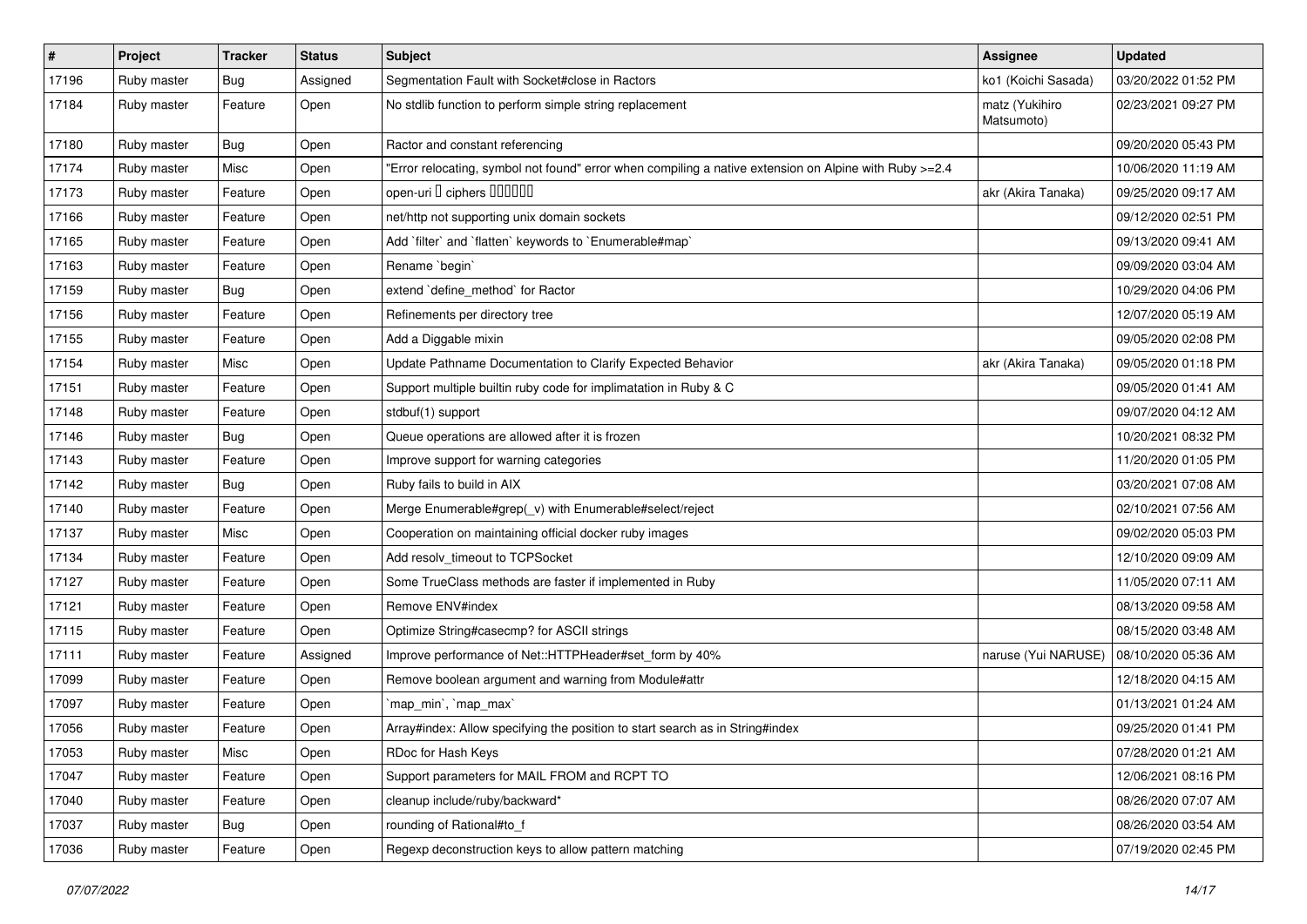| $\vert$ # | Project     | <b>Tracker</b> | <b>Status</b> | Subject                                                                                       | Assignee                     | <b>Updated</b>      |
|-----------|-------------|----------------|---------------|-----------------------------------------------------------------------------------------------|------------------------------|---------------------|
| 17016     | Ruby master | Feature        | Open          | Enumerable#accumulate                                                                         |                              | 04/27/2021 03:14 PM |
| 17006     | Ruby master | Feature        | Open          | Let `Kernel#Hash` take a block to provide the default value                                   |                              | 07/04/2020 07:51 AM |
| 17004     | Ruby master | Feature        | Open          | Provide a way for methods to omit their return value                                          |                              | 07/20/2020 05:44 AM |
| 17001     | Ruby master | Feature        | Open          | [Feature] Dir.scan to yield dirent for efficient and composable recursive directory scaning   |                              | 06/30/2020 07:57 PM |
| 16997     | Ruby master | <b>Bug</b>     | Open          | IO#gets converts some \r\n to \n with universal_newline: false                                |                              | 08/26/2020 05:20 PM |
| 16995     | Ruby master | Feature        | Open          | Sets: <=> should be specialized                                                               |                              | 06/26/2020 08:43 PM |
| 16993     | Ruby master | Feature        | Open          | Sets: from hash keys using Hash#key_set                                                       |                              | 06/27/2020 05:44 AM |
| 16992     | Ruby master | Feature        | Open          | Sets: officially ordered                                                                      | matz (Yukihiro<br>Matsumoto) | 09/03/2020 02:08 PM |
| 16991     | Ruby master | Feature        | Open          | Sets: add Set#join                                                                            |                              | 06/26/2020 08:29 PM |
| 16990     | Ruby master | Feature        | Open          | Sets: operators compatibility with Array                                                      |                              | 02/22/2021 11:37 PM |
| 16989     | Ruby master | Feature        | Open          | Sets: need $\Psi$                                                                             | knu (Akinori MUSHA)          | 02/18/2022 02:57 AM |
| 16987     | Ruby master | Feature        | Open          | Enumerator::Lazy vs Array methods                                                             |                              | 07/15/2020 04:56 PM |
| 16986     | Ruby master | Feature        | Open          | Anonymous Struct literal                                                                      | matz (Yukihiro<br>Matsumoto) | 01/15/2022 04:57 PM |
| 16985     | Ruby master | Feature        | Open          | Improve `pp` for `Hash` and `String`                                                          | akr (Akira Tanaka)           | 06/26/2020 09:51 AM |
| 16978     | Ruby master | Feature        | Open          | Ruby should not use realpath for __FILE_                                                      | nobu (Nobuyoshi<br>Nakada)   | 04/01/2022 11:30 AM |
| 16971     | Ruby master | Feature        | Open          | weak_ref&.some_method should behave like object&.some_method                                  |                              | 06/19/2020 03:17 PM |
| 16968     | Ruby master | Feature        | Open          | Remove `\$IGNORECASE` from English.rb                                                         |                              | 06/18/2020 04:34 AM |
| 16963     | Ruby master | Feature        | Assigned      | Remove English.rb from Ruby 2.8/3.0                                                           | hsbt (Hiroshi<br>SHIBATA)    | 06/19/2020 09:48 AM |
| 16960     | Ruby master | Feature        | Open          | Feedback regarding => in 'As' Pattern Matching                                                |                              | 06/13/2020 12:32 AM |
| 16959     | Ruby master | <b>Bug</b>     | Open          | Weakmap has specs and third-party usage despite being a private API                           |                              | 06/13/2020 08:54 PM |
| 16952     | Ruby master | Feature        | Open          | Kernel.exec gives an incorrect error message when passed a script with a non-existing shebang |                              | 06/11/2020 08:40 PM |
| 16951     | Ruby master | <b>Bug</b>     | Assigned      | Consistently referer dependencies                                                             | hsbt (Hiroshi<br>SHIBATA)    | 06/17/2021 06:15 AM |
| 16946     | Ruby master | Feature        | Open          | Add an `intersperse` method                                                                   |                              | 06/11/2020 01:47 AM |
| 16937     | Ruby master | Feature        | Assigned      | Add DNS over HTTP to Resolv                                                                   | akr (Akira Tanaka)           | 12/10/2020 09:15 AM |
| 16929     | Ruby master | Feature        | Open          | Add GC.start(compact: true)                                                                   |                              | 06/01/2020 03:42 PM |
| 16928     | Ruby master | Feature        | Open          | Array#include_all? & Array#include_any?                                                       |                              | 06/01/2020 09:27 PM |
| 16927     | Ruby master | Bug            | Open          | String#tr won't return the expected result for some sign with diacritics                      |                              | 06/01/2020 05:24 AM |
| 16924     | Ruby master | Feature        | Open          | instance_eval equivalent for RubyVM::InstructionSequence                                      |                              | 05/30/2020 03:49 PM |
| 16920     | Ruby master | <b>Bug</b>     | Open          | TestThread#test signal at join fails on aarch64                                               |                              | 12/07/2021 02:17 PM |
| 16913     | Ruby master | Feature        | Open          | Add `ARGF#each_io`                                                                            |                              | 05/25/2020 11:33 PM |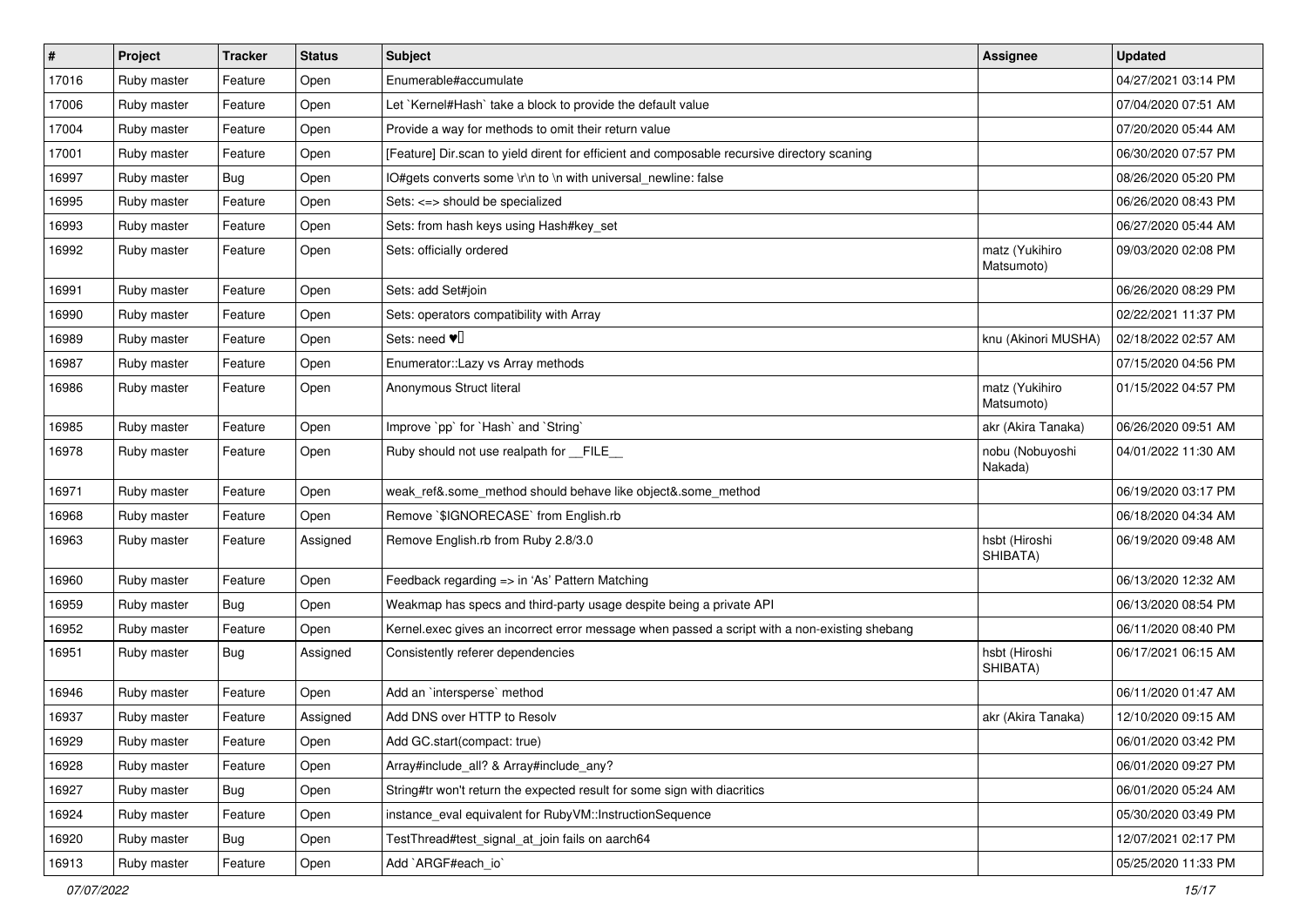| $\vert$ # | Project     | <b>Tracker</b> | <b>Status</b> | Subject                                                                                                                        | <b>Assignee</b>              | <b>Updated</b>      |
|-----------|-------------|----------------|---------------|--------------------------------------------------------------------------------------------------------------------------------|------------------------------|---------------------|
| 16905     | Ruby master | Bug            | Open          | Ruby required to build Ruby on Haiku?                                                                                          |                              | 05/24/2020 08:08 AM |
| 16899     | Ruby master | Feature        | Open          | Add method `Array#both_end`                                                                                                    |                              | 05/18/2020 01:44 AM |
| 16898     | Ruby master | Feature        | Open          | Modify the syntax of -> lambda expressions in ruby3                                                                            |                              | 05/19/2020 02:02 AM |
| 16897     | Ruby master | Feature        | Open          | General purpose memoizer in Ruby 3 with Ruby 2 performance                                                                     |                              | 06/26/2020 03:51 PM |
| 16895     | Ruby master | Misc           | Open          | Request for cooperation: Try your applications/libraries with master branch and debug options                                  |                              | 05/15/2020 11:51 PM |
| 16894     | Ruby master | Feature        | Open          | Integer division for Ruby 3                                                                                                    | matz (Yukihiro<br>Matsumoto) | 05/18/2020 03:41 PM |
| 16842     | Ruby master | Bug            | Assigned      | inspect` prints the UTF-8 character U+0085 (NEXT LINE) verbatim even though it is not printable                                | duerst (Martin Dürst)        | 02/26/2021 05:43 AM |
| 16838     | Ruby master | Feature        | Open          | Enumerator::ArithmeticSequence missing allocator for #clone and #dup                                                           |                              | 05/18/2020 10:44 PM |
| 16836     | Ruby master | Bug            | Assigned      | configure-time LDFLAGS leak into ruby pkg-config file                                                                          | nobu (Nobuyoshi<br>Nakada)   | 08/14/2021 09:10 AM |
| 16833     | Ruby master | Feature        | Open          | Add Enumerator#empty?                                                                                                          |                              | 05/06/2020 07:55 PM |
| 16829     | Ruby master | Bug            | Open          | Exceptions raised from within an enumerated method lose part of their stacktrace                                               |                              | 05/20/2022 07:25 PM |
| 16820     | Ruby master | <b>Bug</b>     | Open          | LEGAL is out of sync                                                                                                           |                              | 08/19/2020 11:08 AM |
| 16819     | Ruby master | <b>Bug</b>     | Assigned      | Line reporting off by one when reporting line of a hash?                                                                       | ko1 (Koichi Sasada)          | 06/16/2020 05:57 PM |
| 16818     | Ruby master | Feature        | Open          | Rename `Range#%` to `Range#/`                                                                                                  |                              | 05/07/2020 08:49 AM |
| 16817     | Ruby master | Feature        | Open          | attr_predicate or attr_query or attr_something for ? methods                                                                   |                              | 12/23/2021 11:44 PM |
| 16816     | Ruby master | Feature        | Open          | Prematurely terminated Enumerator should stay terminated                                                                       |                              | 04/09/2021 09:24 PM |
| 16810     | Ruby master | <b>Bug</b>     | Open          | ruby segfaults on s390x with musl libc                                                                                         |                              | 03/05/2021 01:38 AM |
| 16805     | Ruby master | Misc           | Assigned      | Coroutine's license is unclear                                                                                                 | ReiOdaira (Rei<br>Odaira)    | 07/01/2021 10:09 PM |
| 16803     | Ruby master | Misc           | Open          | Discussion: those internal macros reside in public API headers                                                                 |                              | 05/14/2020 12:27 PM |
| 16795     | Ruby master | Feature        | Open          | build ruby.exe on Windows against ruby-static.lib omitting x64-vcruntime-ruby.dll (no '--enable-shared'<br>option for Windows) |                              | 04/17/2020 01:22 PM |
| 16794     | Ruby master | Feature        | Open          | Rightward operators                                                                                                            |                              | 09/10/2020 09:34 PM |
| 16791     | Ruby master | Feature        | Open          | Shortcut for Process::Status.exitstatus                                                                                        |                              | 05/19/2020 03:16 AM |
| 16790     | Ruby master | Feature        | Open          | string format and refinements                                                                                                  |                              | 04/16/2020 03:06 AM |
| 16781     | Ruby master | Feature        | Open          | alias :fold :reduce                                                                                                            |                              | 05/16/2020 08:28 AM |
| 16776     | Ruby master | <b>Bug</b>     | Assigned      | Regression in coverage library                                                                                                 | ko1 (Koichi Sasada)          | 11/24/2021 07:26 AM |
| 16773     | Ruby master | Feature        | Open          | Reduce allocations in net/http                                                                                                 |                              | 04/10/2020 11:36 AM |
| 16761     | Ruby master | Feature        | Open          | Add an API to move the entire heap, as to make testing GC.compact compatibility easier                                         |                              | 05/07/2020 04:03 PM |
| 16757     | Ruby master | Feature        | Open          | Add intersection to Range                                                                                                      |                              | 01/22/2022 07:26 AM |
| 16755     | Ruby master | Feature        | Open          | warning: `if' at the end of line without an expression                                                                         |                              | 04/03/2020 11:28 PM |
| 16752     | Ruby master | Feature        | Open          | :private param for const_set                                                                                                   |                              | 04/03/2020 12:35 AM |